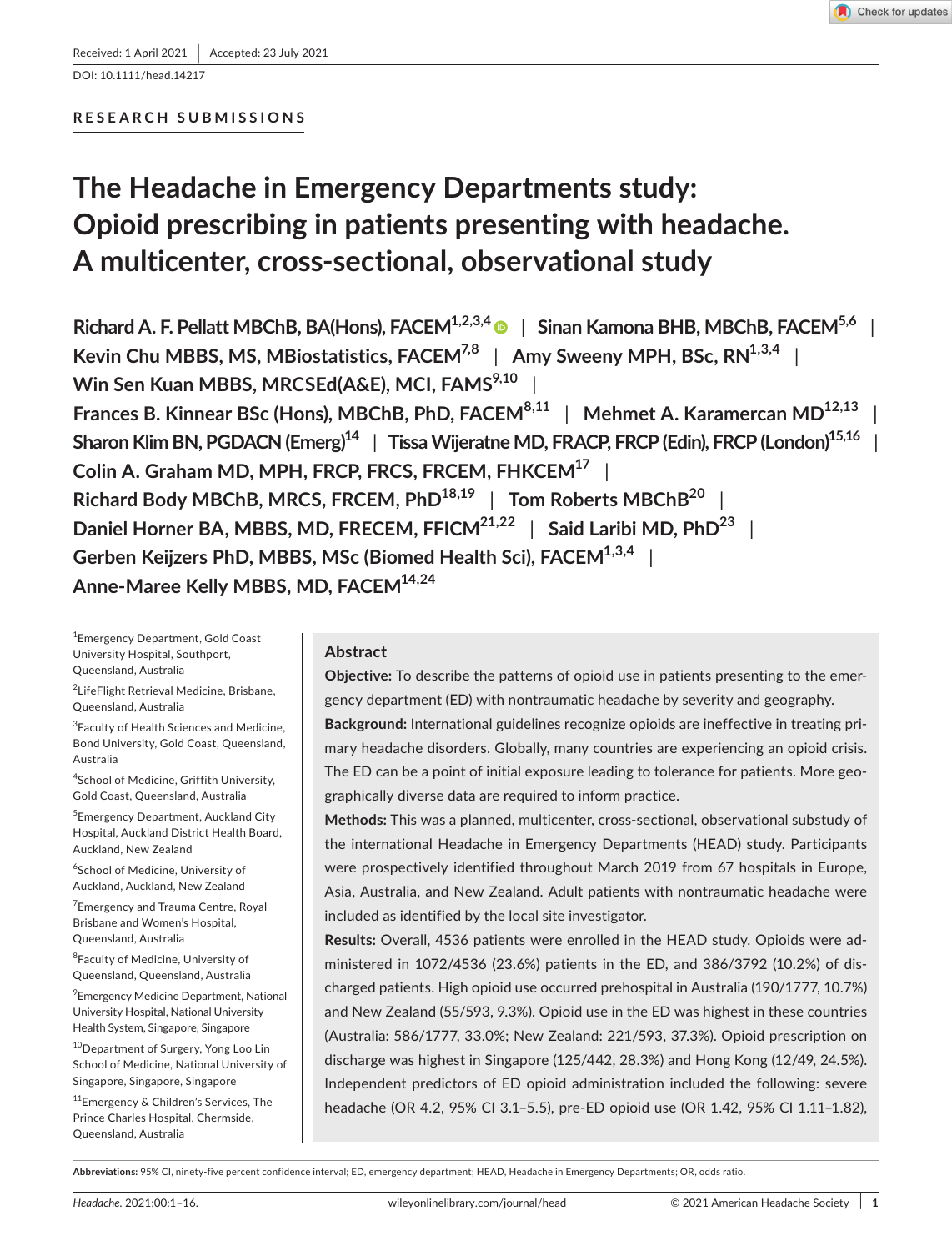12 Gazi University Faculty of Medicine, Ankara, Turkey

13Department of Emergency Medicine, University of Health Sciences, Ankara, **Turkey** 

<sup>14</sup>Joseph Epstein Centre for Emergency Medicine Research, Western Health, Sunshine, Victoria, Australia

<sup>15</sup>Department of Neurology, Western Health, St Albans, Victoria, Australia

<sup>16</sup>Public Health School, La Trobe University, Bundoora, Victoria, Australia

<sup>17</sup>Emergency Medicine, Chinese University of Hong Kong, Prince of Wales Hospital, Shatin, Hong Kong, SAR

<sup>18</sup>Division of Cardiovascular Sciences, The University of Manchester, Manchester, UK

<sup>19</sup>Emergency Department, Manchester University NHS Foundation Trust, Manchester Academic Health Science Centre, Manchester, UK

<sup>20</sup>Emergency Department, North Bristol NHS Trust, Bristol, UK

<sup>21</sup>Emergency Department, Salford Royal NHS Foundation Trust, Salford, UK

22 Division of Infection, Immunity and Respiratory Medicine, The University of Manchester, Manchester, UK

23Emergency Medicine Department, Tours University Hospital, Tours, France

<sup>24</sup>Department of Medicine, Western Health, Melbourne Medical School, The University of Melbourne, Parkville, Victoria, Australia

#### **Correspondence**

Richard A. F. Pellatt, Emergency Department, Gold Coast University Hospital, Southport, QLD, Australia. Email: [richard.pellatt@health.qld.gov.au](mailto:richard.pellatt@health.qld.gov.au)

**Funding information** Royal College of Emergency Medicine (UK) provided partial funding

# **INTRODUCTION**

Primary headache disorders affect more than two billion people globally. $1$  They are a leading cause of disability among those under 50 years of age, with associated economic costs.<sup>2</sup> Patients with a primary complaint of headache comprise approximately 1%–2% of total presentations to emergency departments (EDs) worldwide.<sup>3</sup> Primary, self-limiting headaches include conditions such as tension-type headache, migraine, and cluster headache. Although they may be debilitating, they are not life-threatening, and patients are usually discharged home.<sup>4</sup> Serious underlying causes such as intracranial hemorrhage, space occupying lesion, and infection must be considered but are infrequent overall.<sup>5</sup>

A rise in opioid use has been recognized as a significant public health concern worldwide, with associated negative health and

and long-term opioid use (OR 1.80, 95% CI 1.26–2.58). ED opioid administration independently predicted opioid prescription at discharge (OR 8.4, 95% CI 6.3–11.0). **Conclusion:** Opioid prescription for nontraumatic headache in the ED and on discharge varies internationally. Severe headache, prehospital opioid use, and longterm opioid use predicted ED opioid administration. ED opioid administration was a strong predictor of opioid prescription at discharge. These findings support education around policy and guidelines to ensure adherence to evidence-based interventions for headache.

### **KEYWORDS**

analgesia, emergency medicine, opioid, overuse, primary headache disorder

societal impacts.<sup>6</sup> Opioid prescriptions in EDs and hospitals can be inappropriate and can lead to misuse and dependency.<sup>7,8</sup> Opioid prescribing in primary headache disorders is not evidence-based and increases the risk of medication-overuse headaches. In migraine, it has been recognized as ineffective, potentially habit forming, and inferior to nonopioid options. $9-11$  Treatment of primary headache with opioids is not recommended by any national or international guidelines.

There is a recognized practice variation in the treatment of headache at both local and international levels.<sup>10,12</sup> Variation can depend on demographic, clinical, geographical, and provider variables. Understanding the reasons for such variation can lead to better overall patient care.<sup>13</sup> Although several guidelines exist on the assessment and management of primary headache disorders, there is a lack of consensus on the best treatment.<sup>12,14,15</sup> Some guidelines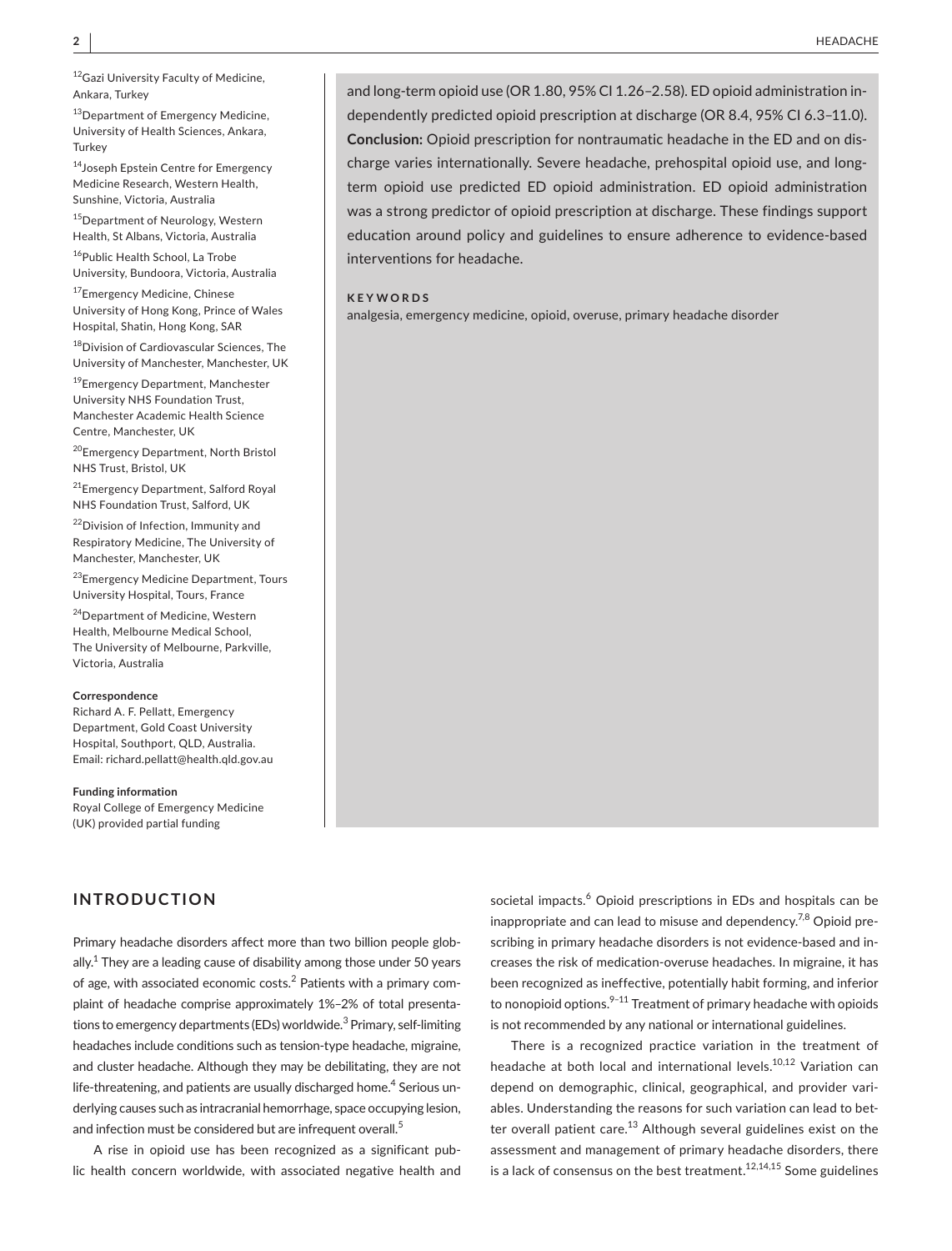focus on the treatment of undifferentiated headache, whereas others reference specific treatments for a particular diagnosis.<sup>14,15</sup>

The overarching aims of the Headache in Emergency Departments (HEAD) study are to provide further insight regarding current practice, inform relevant guidelines, and explore the evidence–practice relationship in the treatment of headaches. This study aims to describe opioid use prehospital, in the ED, and at discharge, and to evaluate which geographic, demographic, clinical, and provider variables were associated with more frequent opioid presecription. $16,17$  We hypothesized that there would be a variation by country in the treatment of adult patients with headache.

# **METHODS**

## **Study design and setting**

This was a preplanned, cross-sectional substudy of the HEAD multicenter observational study, with data collection over one calendar month in March 2019 for most participating hospitals. The study was coordinated at Joseph Epstein Centre for Emergency Medicine Research, Melbourne, Australia. Participating sites included 67 hospitals in Australia, New Zealand, Hong Kong, Singapore, the United Kingdom, Israel, Turkey, France, Belgium, and Romania. The study protocol was approved by the Melbourne Human Research Ethics Committee (HREC/43148/MH-2018). Subsequent ethical approval was obtained at each participating site, with appropriate waiver of consent at most sites. Patient consent was required in Queensland, Australia. In the United Kingdom, an opt-out consent approach was used, approved through the Health Research Authorization (REC reference 19/SW/0089). The study was registered with the Australia and New Zealand Clinical Trials Register (No. 376695, ID ACTRN12619000094178).

### **Participants and recruitment**

Adult patients (≥18 years) with nontraumatic headache were included, based on a review of the local patient data management systems by the site investigator. Patients were identified prospectively; in some instances, data were collected retrospectively. Patients were excluded if there was a history of trauma within 48 h of presentation, if headache was not the main presenting complaint, if they were re-presenting with the same symptoms, were interhospital transfers, or if medical records were missing. Participating institutions were instructed to include all eligible patients within the enrolment period. No formal sample size calculation was undertaken due to the descriptive nature of the study.

### **Outcomes**

Primary outcomes of interest were administration of opioids prehospital, opioid prescription in the ED, and opioid prescription at discharge. "Administration of opioid" was defined by documentation of opioid

prescription prehospitally, in the ED, or at discharge. Data included demographic, geographic, and clinical factors such as country, age, sex, mode of arrival, referral, triage category in the ED, severity of headache, duration of symptoms, and patient disposition from the ED. Headache severity was defined as mild (pain score 0–3), moderate (4–7), or severe (8–10). Opioid use was classified as use of an opioid or opioid-related substance including oxycodone, codeine, fentanyl, morphine, hydromorphone, tramadol, and pethidine. The variable "history of long-term opioid use" was defined as documentation of chronic opioid use in the medical record. The ED discharge diagnosis by the treating clinician was used.

# **Data collection**

Demographics, clinical details, investigations, treatments, disposition, and outcomes were collected at each site by local researchers and entered into an online database (REDCap). The data collection form is included as an Appendix S1.

## **Statistical analyses**

Descriptive (counts and proportions with 95% confidence intervals [95% CI] wherever appropriate) and univariate inferential statistics were produced using SPSS v26 (IBM Corp., Armonk, NY). Normality of continuous variables was assessed through visualizing the histogram and Q-Q plot, as well as by the Kolmogorov–Smirnov test of normality. Medians and interquartile ranges (IQRs) were produced for not normally distributed continuous variables. The chi-squared test or chi-squared test for trend was used to evaluate the factors associated with opioid use, along with odds ratios (ORs) and 95% CI. Two-tailed testing was applied to all inferential tests, and a *p*value of <0.05 was considered statistically significant. As Australia contributed the largest proportion of patients, it was used as the reference group for categorical comparisons. For proportions of opioid use by country, 95% CIs were calculated using the open-source software OpenEpi and the Wilson-score method.<sup>18</sup>

Multilevel logistic regression analysis was performed using Stata v16 (StataCorp, College Station, TX). Multilevel modeling was used because the data have a hierarchical structure with patients nested within hospitals, and hospitals within countries. The multilevel model accounted for the nonindependence of data units within clusters. Preliminary analyses using an intercept-only model confirmed that country variance was greater than zero indicating variation in opioid use across countries. Two models were built: one with ED opioid use as the binary outcome and the other with discharge prescription of opioid as the binary outcome. Any variable that was univariately associated with the binary outcome was entered into the respective model as a fixed effect. Country and hospital were entered as random effects. Missing data (e.g., oxycodone administered in the ED) were recorded as a negative response (i.e., oxycodone note administered). The analysis provided an overall average measure of ED opioid use and opioid prescription at discharge across countries. Furthermore, the analyses provided an estimation of variations between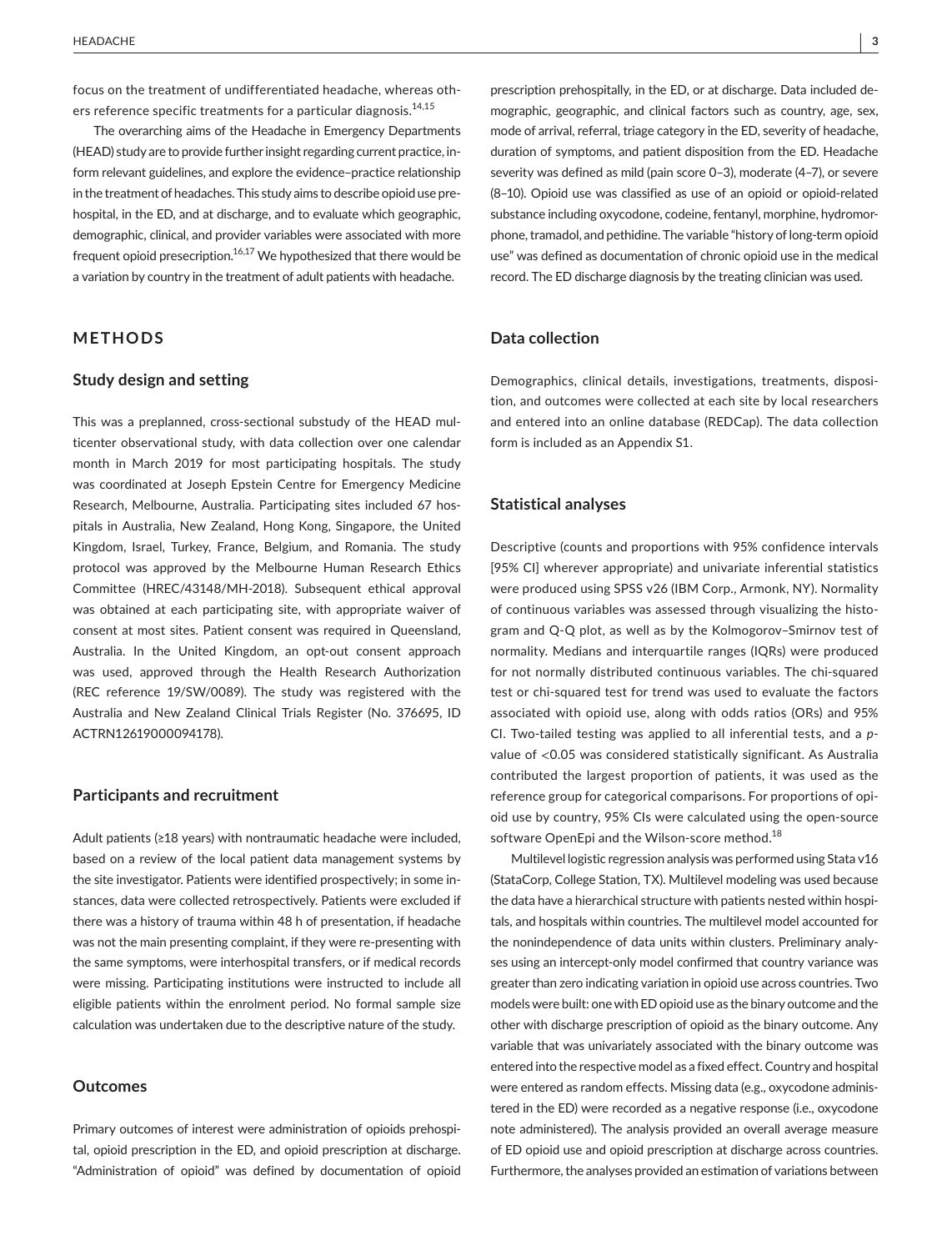TABLE 1 Distribution of demographics and selected clinical features by country **TABLE 1** Distribution of demographics and selected clinical features by country

|                                                             |          | $\overline{4}$           |      | Australia                |          |                          | New Zealand | Hong Kong                |                | Singapore                                     |                       | France        | Kingdom<br>United        |                 | <b>Israel</b>            |                   | Belgium                |          | Turkey             |      | Romania                           |              |
|-------------------------------------------------------------|----------|--------------------------|------|--------------------------|----------|--------------------------|-------------|--------------------------|----------------|-----------------------------------------------|-----------------------|---------------|--------------------------|-----------------|--------------------------|-------------------|------------------------|----------|--------------------|------|-----------------------------------|--------------|
| Country                                                     | #Missing | $n = 4536$<br>(100%)     |      | $n = 1777$<br>(39%)      |          | 59<br>$n =$              | 3(13%)      | $n = 64$<br>(1.4%        |                | 578 (13%)<br>$\, \parallel$<br>$\overline{a}$ | (2.5%)                | $n = 115$     | $n = 276$<br>(6.1%)      |                 | u                        | $= 12(0.3%)$      | $n = 70$<br>(1.5%)     |          | $n = 982$<br>(22%) |      | $\overline{\phantom{a}}$          | $= 69(1.5%)$ |
| Age (years)                                                 | $\circ$  |                          |      |                          |          |                          |             |                          |                |                                               |                       |               |                          |                 |                          |                   |                        |          |                    |      |                                   |              |
| Median (years)                                              |          | 41 (29-55)               |      | $43(30 - 57)$            |          | 43 (29-57.5)             |             | $(37 - 64.75)$<br>47.5   |                | $36(26 - 51)$                                 |                       | $35(26 - 49)$ |                          | $39.5(30 - 55)$ | 34.5                     | $(30.25 - 48.25)$ | $(29 - 46.25)$<br>35.5 |          | 40.0 (31-52)       |      | $(30.5 - 53.5)$<br>$\overline{4}$ |              |
| IQR                                                         |          | $\overline{\phantom{a}}$ | $\%$ | $\overline{\phantom{a}}$ | $\aleph$ | $\overline{\phantom{a}}$ | ৼ           | u                        | $\aleph$       | $\approx$<br>n                                | n                     | $\approx$     | $\overline{\phantom{a}}$ | $\aleph$        | $\overline{a}$           | $\approx$         | u                      | $\aleph$ | $\approx$<br>n     |      | ৼ<br>$\overline{\phantom{a}}$     |              |
| Sex F, n (%)                                                | $\sim$   | 2907                     | 64.1 | 1238                     | 69.7     | 400                      | r.<br>57.   | 47                       | 73.4           | 44.6<br>258                                   | 76                    | 66.1          | 166                      | 60.1            | ó                        | 75.0              | 50                     | 71.4     | 616                | 62.7 | 47                                | 68.1         |
| Mode of arrival                                             | $\circ$  |                          |      |                          |          |                          |             |                          |                |                                               |                       |               |                          |                 |                          |                   |                        |          |                    |      |                                   |              |
| Self                                                        |          | 3635                     | 80.1 | 1259                     | 70.8     | 440                      | 74.2        | 53                       | 82.8           | 96.2<br>556                                   | $\approx$             | 70.4          | 202                      | 73.2            | 12                       | 100.0             | 68                     | 97.1     | 914                | 93.1 | 50                                | 72.5         |
| Ambulance                                                   |          | 791                      | 17.4 | 457                      | 25.7     | 146                      | 24.6        | 11                       | 17.2           | 21                                            | 30<br>3.6             | 26.1          | 72                       | 26.1            | $\circ$                  | 0.0               | $\overline{ }$         | 1.4      | 35                 | 3.6  | 18                                | 26.1         |
| Other                                                       |          | 110                      | 2.4  | 61                       | 3.4      | $\overline{ }$           | 1.2         | $\circ$                  | 0.0            | $\overline{ }$                                | 4<br>0.2              | 3.5           | 2                        | C <sub>0</sub>  | $\circ$                  | 0.0               | $\overline{ }$         | 1.4      | 33                 | 3.4  | $\overline{\phantom{0}}$          | 1.4          |
| Severity                                                    | 617      |                          |      |                          |          |                          |             |                          |                |                                               |                       |               |                          |                 |                          |                   |                        |          |                    |      |                                   |              |
| Mild                                                        |          | 815                      | 18.0 | 232                      | 13.1     | 58                       | 9.8         | $\sim$                   | 3.1            | 25.4<br>147                                   | 25                    | 21.7          | 35                       | 12.7            | $\overline{\phantom{0}}$ | $8.\overline{3}$  | ${}^{\circ}$           | 11.4     | 296                | 30.1 | $\Xi$                             | 15.9         |
| Moderate                                                    |          | 1869                     | 41.2 | 661                      | 37.2     | 200                      | 33.7        | $\circ$                  | 0.0            | 46.0<br>266                                   | $\overline{4}$        | 35.7          | 123                      | 44.6            | ♦                        | 50.0              | 28                     | 40.0     | 493                | 50.2 | 51                                | 73.9         |
| Severe                                                      |          | 1235                     | 27.2 | 576                      | 32.4     | 226                      | 38.1        | $\circ$                  | 0.0            | 22.0<br>127                                   | 39                    | 33.9          | $88$                     | 31.9            | 5                        | 41.7              | 26                     | 37.1     | 141                | 14.4 | ↖                                 | 10.1         |
| Unknown                                                     |          | 617                      | 13.6 | 308                      | 17.3     | 108                      | 18.2        | 62                       | 96.9           | $38\,$                                        | $\overline{a}$<br>6.6 | 8.7           | $\overline{30}$          | 10.9            | $\circ$                  | 0.0               | $\infty$               | 11.4     | 52                 | 5.3  | $\circ$                           | 0.0          |
| Referral                                                    | $\circ$  |                          |      |                          |          |                          |             |                          |                |                                               |                       |               |                          |                 |                          |                   |                        |          |                    |      |                                   |              |
| Self                                                        |          | 3748                     | 82.6 | 1440                     | 81.0     | 488                      | 82.3        | 63                       | 98.4           | 80.4<br>465                                   | 67                    | 58.3          | 242                      | 87.7            | S                        | 25.0              | 62                     | 88.6     | 854                | 87.0 | 64                                | 92.8         |
| GP/other                                                    |          | 788                      | 17.4 | 337                      | 19.0     | 105                      | 17.7        | $\overline{\phantom{0}}$ | 1.6            | 19.6<br>113                                   | 48                    | 41.7          | 34                       | 12.3            | $\infty$                 | 75.0              | $\infty$               | 11.4     | 128                | 13.0 | 5                                 | 7.2          |
| Triage category                                             | $\circ$  |                          |      |                          |          |                          |             |                          |                |                                               |                       |               |                          |                 |                          |                   |                        |          |                    |      |                                   |              |
| Immediate                                                   |          | 77                       | 1.7  | ო                        | 0.2      | ᡐ                        | 1.5         | O                        | 0.0            | ♦                                             | $\sim$<br>1.0         | 1.7           | 1                        | 0.4             | $\circ$                  | $\overline{0}$    | $\circ$                | 0.0      | 52                 | 5.3  | 4                                 | 5.8          |
| Urgent                                                      |          | 2294                     | 50.6 | 1095                     | 61.6     | 422                      | 71.2        | $\infty$                 | 12.5           | 34.8<br>201                                   | 78                    | 67.8          | 183                      | 66.3            | $\sim$                   | 16.7              | 25                     | 35.7     | 218                | 22.2 | 62                                | 89.9         |
| Nonurgent                                                   |          | 2165                     | 47.7 | 679                      | 38.2     | 162                      | 27.3        | 56                       | 87.5           | 64.2<br>371                                   | 35                    | 30.4          | 92                       | 33.3            | $\overline{a}$           | 83.3              | 45                     | 64.3     | 712                | 72.5 | S                                 | 4.3          |
| head complaint<br>(known past<br>History of any<br>history) | $\circ$  |                          |      |                          |          |                          |             |                          |                |                                               |                       |               |                          |                 |                          |                   |                        |          |                    |      |                                   |              |
| Yes                                                         |          | 2583                     | 56.9 | 1195                     | 67.2     | 377                      | 63.6        | $\overline{4}$           | 73.4           | 30.8<br>178                                   | 55                    | 47.8          | 175                      | 63.4            | $\mathsf{\circ}$         | 50.0              | 61                     | 87.1     | 455                | 46.3 | 34                                | 49.3         |
| $\frac{1}{2}$                                               |          | 1953                     | 43.1 | 582                      | 32.8     | 216                      | 36.4        | 17                       | 26.6           | 69.2<br>400                                   | 60                    | 52.2          | 101                      | 36.6            | $\circ$                  | 50.0              | $\circ$                | 12.9     | 527                | 53.7 | 35                                | 50.7         |
| term codeine/<br>History of long-<br>opioid use             | $\circ$  |                          |      |                          |          |                          |             |                          |                |                                               |                       |               |                          |                 |                          |                   |                        |          |                    |      |                                   |              |
| Yes                                                         |          | 165                      | 3.6  | 102                      | 5.7      | 34                       | 5.7         | $\circ$                  | $\overline{0}$ | $\mathbf 2$                                   | S<br>$0.\overline{3}$ | 2.6           | 20                       | 7.2             | $\circ$                  | 0.0               | S                      | 4.3      | $\overline{ }$     | 0.1  | $\circ$                           | 0.0          |
| $\frac{\circ}{2}$                                           |          | 4371                     | 96.4 | 1675                     | 94.3     | 559                      | 94.3        | 64                       | 100.0          | 99.7<br>576                                   | 112                   | 97.4          | 256                      | 92.8            | 12                       | 100.0             | 67                     | 95.7     | 981                | 99.9 | 69                                | 100.0        |
|                                                             |          |                          |      |                          |          |                          |             |                          |                |                                               |                       |               |                          |                 |                          |                   |                        |          |                    |      |                                   |              |

Note: Bold indicates missing data. *Note:* Bold indicates missing data.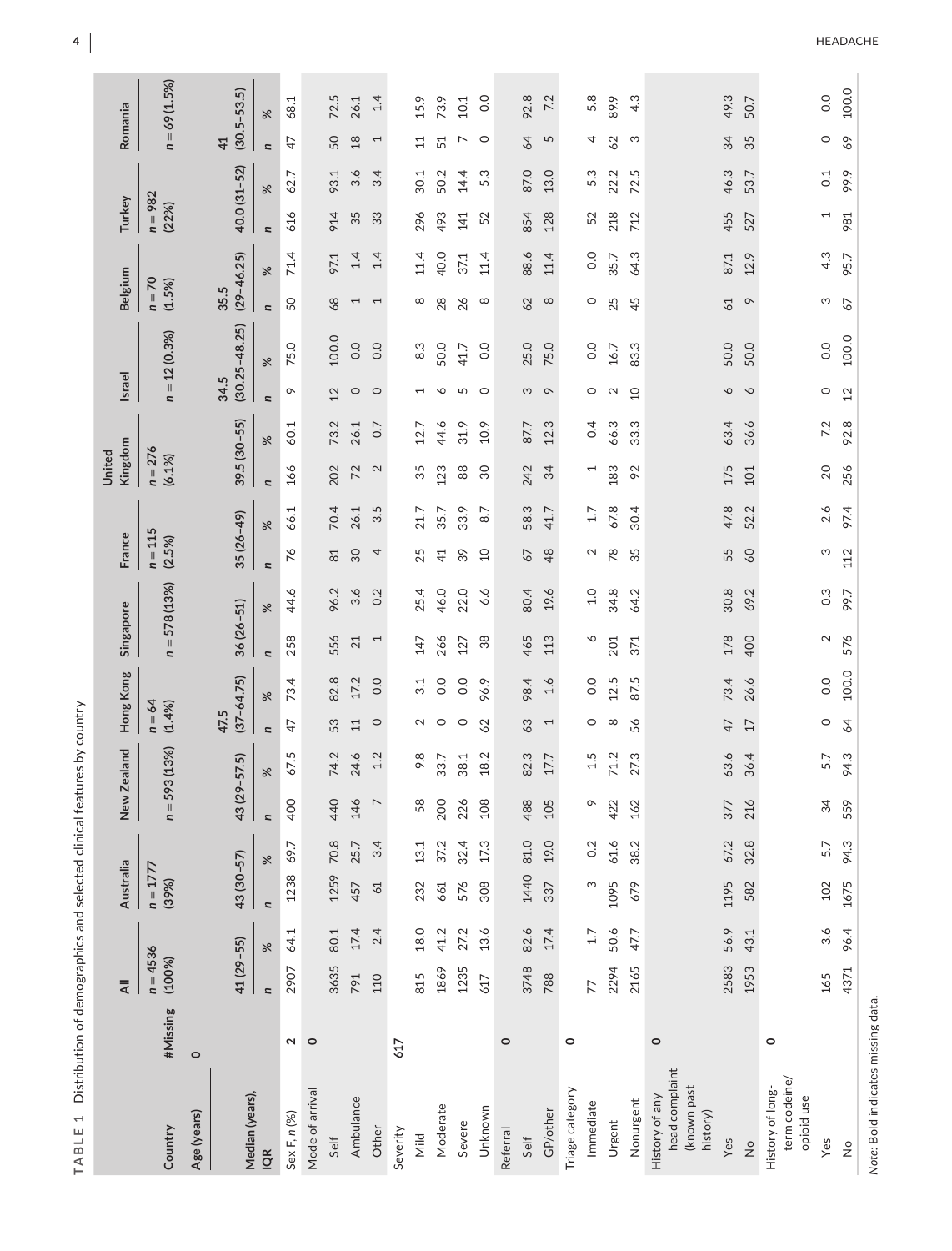| ١                                          |
|--------------------------------------------|
| j<br>֚֘֝                                   |
| l<br>l<br>J<br>֖֖֖֖֚֚֚֚֚֚֚֬<br>I<br>١<br>j |
| i<br>j<br>í<br>ī                           |
|                                            |
| Ś<br>d<br>$\ddot{\phantom{0}}$             |
| ĺ<br>١<br>į<br>j<br>ï                      |
|                                            |
| ֧֧֦֧֦֧֦֧֦֧֦֧֦֧֦֧֦֧֦֧֚֝ <u>֚֓</u><br>i<br>ć |
| Ś<br>١<br>١                                |
| Ì                                          |
| ĭ<br>١<br>Š<br>5                           |
| l                                          |
| j<br>l                                     |
| 7                                          |
| Ó                                          |
| ć                                          |
| j<br>i<br>l                                |
| .<br>موج<br>i<br>١                         |
| S<br>Ş                                     |
| ֚֚֡֡<br>¢                                  |
| j<br>İ                                     |
| $\overline{\phantom{a}}$<br>d              |
| ֧֦֧֦֧֦֧֦֧֦֧֦֧ <u>֚֓</u>                    |
| I                                          |
| ۱                                          |
| 1<br>j<br>ׇ֚֘<br>l<br>ļ                    |
| ¢<br>J                                     |
| Ľ                                          |
| $\mathbf{\underline{\infty}}$<br>₹<br>I    |
|                                            |

 $\mathbf{r}$ 

|                                                                           |          | $\overline{4}$           |      | Australia                |                  | New Zealand                                  |                  | Hong Kong                |                | Singapore                |                                      | France              |                                  | Kingdom<br>United        |          | <b>Israel</b>                 |                  | Belgium                  |       | Turkey                   |                  | Romania                  |             |
|---------------------------------------------------------------------------|----------|--------------------------|------|--------------------------|------------------|----------------------------------------------|------------------|--------------------------|----------------|--------------------------|--------------------------------------|---------------------|----------------------------------|--------------------------|----------|-------------------------------|------------------|--------------------------|-------|--------------------------|------------------|--------------------------|-------------|
|                                                                           |          | $n = 4536$<br>(100%)     |      | $n = 1777$<br>(39%)      |                  | $n = 593$<br>(13%)                           |                  | $n = 64$<br>(1.4%)       |                | $n = 578$<br>(13%)       |                                      | $n = 115$<br>(2.5%) |                                  | $n = 276$<br>(6.1%)      |          | $n = 12$<br>(0.3%             |                  | $n = 70$<br>(1.5%)       |       | $n = 982$<br>(22%)       |                  | $n =$                    | 69 (1.5%)   |
| Country                                                                   | #Missing | $\overline{\phantom{a}}$ | $\%$ | $\overline{\phantom{a}}$ | $\aleph$         | $\overline{a}$                               | $\%$             | $\overline{\phantom{a}}$ | $\%$           | $\overline{\phantom{a}}$ | $\overline{\phantom{a}}$<br>$\aleph$ |                     | $\overline{\phantom{a}}$<br>$\%$ |                          | $\aleph$ | $\overline{\phantom{a}}$      | $\aleph$         | $\overline{\phantom{a}}$ | $\%$  | $\overline{\phantom{a}}$ | $\aleph$         | $\overline{\phantom{a}}$ | $\%$        |
| Medications taken pre-ED by patient, n (%)                                |          |                          |      |                          |                  |                                              |                  |                          |                |                          |                                      |                     |                                  |                          |          |                               |                  |                          |       |                          |                  |                          |             |
| Any                                                                       |          | 1608                     | 35.4 | 765                      | 43.1             | 266                                          | 44.9             | 0                        | 0.0            | 138                      | 23.9                                 | 67                  | 58.3                             | 119                      | 43.1     |                               | 58.3             | 56                       | 80.0  | 165                      | 16.8             | 25                       | 36.2        |
| Paracetamol                                                               |          | 1137                     | 25.1 | 538                      | 30.3             | 201                                          | 33.9             | $\circ$                  | $\rm ^{0}$     | 110                      | 19.0                                 | 53                  | 46.1                             | $\overline{6}$           | 33.0     |                               | 33.3             | $\overline{4}$           | 58.6  | $89$                     | $\overline{5}$   | $\overline{c}$           | 14.5        |
| Aspirin                                                                   |          | 95                       | 2.1  | 59                       | $3.\overline{3}$ |                                              | 1.2              | $\circ$                  | 0.0            | $\mathbf{\Omega}$        | $0.\overline{3}$                     | $\circ$             | $\overline{O}$                   | 5                        | 1.8      |                               | $8.\overline{3}$ | S                        | 4.3   | 15                       | 1.5              | ო                        | 4.3         |
| NSAIDs                                                                    |          | 537                      | 11.8 | 242                      | 13.6             | 99                                           | 16.7             | $\circ$                  | 0.0            | 25                       | 4.3                                  | $\frac{1}{6}$       | 13.9                             | 35                       | 12.7     | $\overline{\phantom{0}}$      | 8.3              | 23                       | 32.9  | 83                       | 8.5              | 13                       | 18.8        |
| Opioids                                                                   |          | 289                      | 6.4  | 190                      | 10.7             | 55                                           | 9.3              | $\circ$                  | 0.0            | 4                        | 0.7                                  | $\circ$             | 7.8                              | 21                       | 7.6      | $\circ$                       | 0.0              | S                        | 4.3   | က                        | $0.\overline{3}$ | 4                        | 5.8         |
| Antiemetic                                                                |          | 101                      | 2.2  | 62                       | 3.5              | $\delta$                                     | 4.4              | $\circ$                  | 0.0            |                          | 0.2                                  | $\overline{ }$      | $\frac{6}{10}$                   | ო                        | 1.1      | $\circ$                       | 0.0              | $\circ$                  | 0.0   | $\overline{\phantom{0}}$ | 0.7              | $\overline{ }$           | 1.4         |
| Triptan                                                                   |          | 131                      | 2.9  | 68                       | $3.\overline{8}$ | $\sim$                                       | 4.6              | $\circ$                  | 0.0            | ო                        | 0.5                                  | ∿                   | 5.2                              | 12                       | 4.3      | $\circ$                       | $\overline{O}$   | $\overline{a}$           | 10.0  | $\infty$                 | $0.\overline{8}$ | $\circ$                  | 0.0         |
| Others                                                                    |          | 108                      | 2.4  | 46                       | 2.6              | $14\,$                                       | 2.4              |                          | 0.0            | 12                       | 2.1                                  | $\sim$              | 1.7                              | $\circ$                  | 3.3      | S                             | 25.0             | $\infty$                 | 11.4  | ా                        | $0.\overline{3}$ | 11                       | 15.9        |
| None                                                                      |          | 2928                     | 64.6 | 1012                     | 56.9             | 327                                          | 55.1             | $\overline{6}$           | 100.0          | 440                      | 76.1                                 | $\frac{8}{4}$       | 41.7                             | 57                       | 56.9     | 5                             | 41.7             | $\overline{4}$           | 20.0  | 817                      | 83.2             | $\overline{4}$           | 63.8        |
| Medications given pre-ED by a paramedic, n (%) for 791 ambulance arrivals |          |                          |      |                          |                  |                                              |                  |                          |                |                          |                                      |                     |                                  |                          |          |                               |                  |                          |       |                          |                  |                          |             |
| Any                                                                       |          | 347                      | 44.0 | 245                      | 53.6             |                                              | 50.0             | $\circ$                  | 0.0            | $\circ$                  | 0.0                                  | $\mathbf 2$         | 6.7                              | 19                       | 26.4     | $\circ$                       | 0.0              | $\circ$                  | 0.0   | $\mathbf 2$              | 5.7              | $\overline{ }$           | 38.9        |
| Paracetamol                                                               |          | 140                      | 17.7 | 97                       | 21.2             | $\begin{array}{c} 72 \\ 30 \\ 1 \end{array}$ | 20.8             | $\circ$                  | 0.0            | $\circ$                  | 0.0                                  | $\mathbf{\Omega}$   | 6.7                              | 11                       | 15.3     | $\circ$                       | $\overline{O}$ . | $\circ$                  | 0.0   | $\circ$                  | 0.0              | $\circ$                  | 0.0         |
| Aspirin                                                                   |          | $\overline{a}$           | 1.3  |                          | 1.5              |                                              | 0.7              | $\circ$                  | 0.0            | $\circ$                  | 0.0                                  | $\circ$             | 0.0                              | $\circ$                  | 0.0      | $\circ$                       | 0.0              | $\circ$                  | 0.0   | $\overline{ }$           | 2.9              | $\overline{ }$           | 5.6         |
| NSAIDs                                                                    |          | 20                       | 2.5  | 4                        | 0.9              | 12                                           | 8.3              | $\circ$                  | 0.0            | $\circ$                  | 0.0                                  | $\circ$             | $\overline{0}$                   | $\sim$                   | 2.8      | $\circ$                       | 0.0              | $\circ$                  | 0.0   | $\circ$                  | 0.0              | $\sim$ 0                 | 11.1        |
| Triptan                                                                   |          | $\sim$                   | 0.3  | $\sim$                   | 0.4              | $\circ$                                      | 0.0              | $\circ$                  | 0.0            | $\circ$                  | 0.0                                  | $\circ$             | 0.0                              | $\circ$                  | 0.0      | $\circ$                       | $\overline{O}$ . | $\circ$                  | 0.0   | $\circ$                  | 0.0              |                          | 0.0         |
| Opioids                                                                   |          | 125                      | 15.8 | $88$                     | 19.3             | 32                                           | 22.2             | $\circ$                  | 0.0            | $\circ$                  | $\overline{0}$                       | $\sim$              | 6.7                              | က                        | 4.2      | $\circ$                       | $\overline{O}$ . | $\circ$                  | 0.0   | $\circ$                  | 0.0              | $\circ$                  | 0.0         |
| Antiemetic                                                                |          | 198                      | 25.1 | 156                      | 34.1             | 32                                           | 22.2             | $\circ$                  | 0.0            | $\circ$                  | 0.0                                  | $\overline{a}$      | $3.\overline{3}$                 | $\infty$                 | 11.1     | $\circ$                       | 0.0              | $\circ$                  | 0.0   | $\overline{ }$           | 2.9              | $\circ$                  | 0.0         |
| Methoxyflurane                                                            |          | 29                       | 3.7  | 23                       | 5.0              | $\circ$                                      | 4.2              | $\circ$                  | 0.0            | $\circ$                  | 0.0                                  | $\circ$             | 0.0                              | $\circ$                  | 0.0      | $\circ$                       | $\overline{O}$ . | $\circ$                  | 0.0   | $\circ$                  | 0.0              | $\circ$                  | 0.0         |
| Others                                                                    |          | 17                       | 2.2  |                          | 2.0              |                                              | 1.4              | $\circ$                  | 0.0            | $\circ$                  | 0.0                                  | $\circ$             | 0.0                              | $\circ$                  | 0.0      | $\circ$                       | 0.0              | $\circ$                  | 0.0   | $\circ$                  | 0.0              | $\circ$                  | 33.3        |
| None                                                                      |          | 402                      | 51.0 | 188                      | 41.1             | $68$                                         | 47.2             | 11                       | 100.0          | 21                       | 100.0                                | 28                  | 93.3                             | 42                       | 58.3     | $\circ$                       | 0.0              | $\overline{a}$ 0         | 100.0 | 32                       | 91.4             | 11                       | 61.1        |
| Not documented                                                            |          | 40                       | 5.1  | 24                       | 5.3              | 4                                            | 2.8              | $\circ$                  | 0.0            | $\circ$                  | 0.0                                  | $\circ$             | 0.0                              | 11                       | 15.3     | $\circ$                       | 0.0              |                          | 0.0   | $\overline{ }$           | 2.9              | $\circ$                  | $rac{0}{0}$ |
| Medications prescribed in the ED, n (%)                                   |          |                          |      |                          |                  |                                              |                  |                          |                |                          |                                      |                     |                                  |                          |          |                               |                  |                          |       |                          |                  |                          |             |
| 1<br>Any                                                                  |          | 3449                     | 76.0 | 1464                     | 82.4             |                                              | 80.9             | 20                       | 31.3           | 339                      | 58.7                                 | 80                  | 69.6                             | 140                      | 50.7     | $\overline{\phantom{1}}$      | 58.3             | 51                       | 72.9  | 808                      | 82.3             | $\delta$                 | 87.0        |
| Paracetamol                                                               |          | 1933                     | 42.6 | 1016                     | 57.2             | $480$ $88$ $98$ $92$ $15$ $9$                | 56.7             | $\circ$                  | 14.1           | 158                      | 27.3                                 | 58                  | 50.4                             | 84                       | 30.4     | $\circ$                       | 0.0              | 36                       | 51.4  | 200                      | 20.4             | 36                       | 52.2        |
| NSAIDs                                                                    |          | 1641                     | 36.2 | 605                      | 34.0             |                                              | 31.7             | က                        | 4.7            | 127                      | 22.0                                 | 21                  | 18.3                             | 23                       | 8.3      | $\overline{ }$                | 8.3              | 32                       | 45.7  | 617                      | 62.8             | $\overline{24}$          | 34.8        |
| Aspirin                                                                   |          | 222                      | 4.9  | 185                      | 10.4             |                                              | 1.7              | $\circ$                  | 0.0            | $\circ$                  | 0.0                                  | $\circ$             | 0.0                              | 27                       | 9.8      | $\circ$                       | 0.0              | $\circ$                  | 0.0   | $\circ$                  | 0.0              | $\circ$                  | 0.0         |
| Opioids <sup>a</sup>                                                      |          | 1072                     | 23.6 | 586                      | 33.0             |                                              | 37.3             | $\sim$ 0                 | 10.9           | 132                      | 22.8                                 | 22                  | 19.1                             | 52                       | 18.8     | $\overline{a}$ $\overline{b}$ | 8.3              | 13                       | 18.6  | 38                       | 3.9              | $\circ$ $\circ$          | 0.0         |
| Oxycodone                                                                 |          | 371                      | 8.2  | 363                      | 20.4             |                                              | $0.\overline{8}$ |                          | 0.0            | $\circ$                  | 0.0                                  |                     | $\frac{6}{3}$                    | $\overline{\phantom{0}}$ | 0.4      |                               | 0.0              | $\circ$                  | 0.0   | $\overline{ }$           | $\overline{0}$ : |                          | 0.0         |
| Codeine                                                                   |          | 395                      | 8.7  | 169                      | 9.5              | 158                                          | 26.6             | $\circ$                  | $\overline{O}$ | 19                       | $3.\overline{3}$                     | 4                   | 3.5                              | $\overline{30}$          | 10.9     | $\circ$                       | $\overline{O}$   | $\overline{ }$           | 1.4   | $\overline{4}$           | 1.4              | $\circ$                  | 0.0         |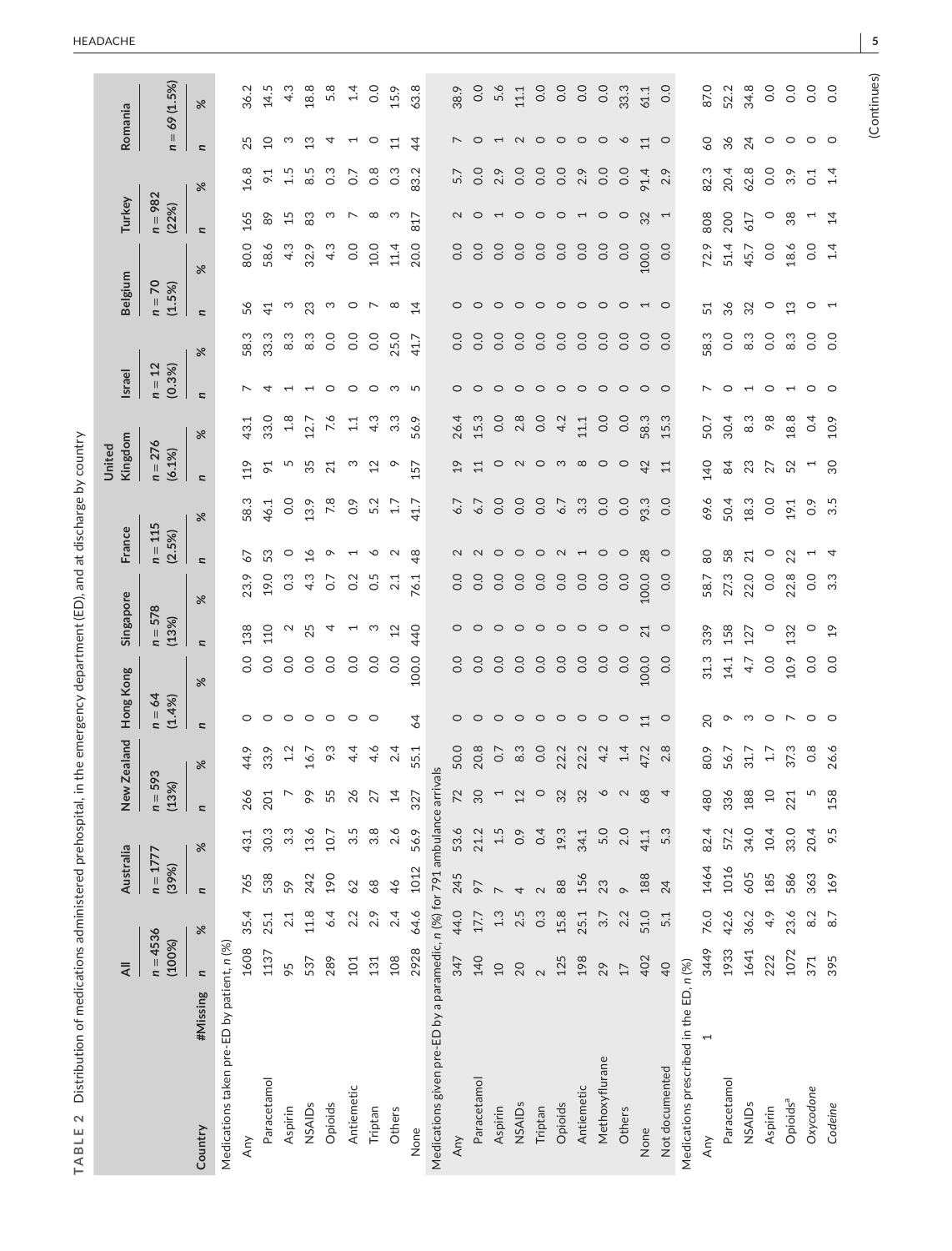| Ì<br>t<br>١<br>b |
|------------------|
|                  |
|                  |
|                  |
| 1                |

|                                                                         | $\equiv$                 |                      |                          | Australia |                          | New Zealand | Hong Kong                      |                  | Singapore                |                                      | France                             | United                   | Kingdom          | <b>Israel</b>            |                | Belgium                  |          | Turkey                   |                  | Romania                  |                |
|-------------------------------------------------------------------------|--------------------------|----------------------|--------------------------|-----------|--------------------------|-------------|--------------------------------|------------------|--------------------------|--------------------------------------|------------------------------------|--------------------------|------------------|--------------------------|----------------|--------------------------|----------|--------------------------|------------------|--------------------------|----------------|
|                                                                         |                          | $n = 4536$<br>(100%) | $n = 1777$<br>(39%)      |           | $n = 59$<br>(13%)        | က္          | $n = 64$<br>(1.4%              |                  | $n = 578$<br>(13%)       |                                      | $n = 115$<br>(2.5%)                | (6.1%)                   | $n = 276$        | $n = 12$<br>(0.3%)       |                | $n = 70$<br>(1.5%)       |          | $n = 982$<br>(22%)       |                  |                          | $n = 69(1.5%)$ |
| #Missing<br>Country                                                     | $\overline{\phantom{a}}$ | $\aleph$             | $\overline{\phantom{a}}$ | $\approx$ | $\overline{a}$           | ৼ           | $\overline{\phantom{a}}$       | $\%$             | $\overline{\phantom{a}}$ | $\overline{\phantom{a}}$<br>$\aleph$ | $\frac{8}{3}$                      | $\overline{\phantom{a}}$ | $\approx$        | $\overline{\phantom{a}}$ | $\aleph$       | $\overline{\phantom{a}}$ | $\aleph$ | $\overline{\phantom{a}}$ | $\aleph$         | $\overline{\phantom{a}}$ | $\approx$      |
| Pethidine                                                               | 13                       | $0.\overline{3}$     | $\sim$                   | 0.1       | 1                        | 0.2         | $\circ$                        | 0.0              | 0                        | 0.0                                  | 0.0<br>$\circ$                     | $\circ$                  | 0.0              | 0                        | 0.0            | 0                        | 0.0      | $\overline{c}$           | 1.0              | $\circ$                  | 0.0            |
| Other opioid                                                            | 405                      | 8.9                  | 129                      | 7.3       | 78                       | 13.2        | $\overline{ }$                 | 10.9             | 114                      | 17<br>19.7                           | 14.8                               | 27                       | 9.8              | $\overline{\phantom{0}}$ | 8.3            | 12                       | 17.1     | 20                       | 2.0              | $\circ$                  | 0.0            |
| Antiemetic                                                              | 1384                     | 30.5                 | 707                      | 39.8      | 244                      | 41.1        | $\overline{ }$                 | 10.9             | 151                      | $\Xi$<br>26.1                        | 9.6                                | 50                       | 18.1             | $\sim$                   | 16.7           | 4                        | 5.7      | 196                      | 20.0             | 12                       | 17.4           |
| Triptan                                                                 | 85                       | 1.9                  | $\overline{4}$           | 2.3       | $^{12}$                  | 2.0         | $\circ$                        | 0.0              | 5                        | $\frac{6}{10}$                       | 2.6<br>S                           | ᡐ                        | $3.\overline{3}$ | $\circ$                  | 0.0            | 4                        | 5.7      | 11                       | 1.1              | $\circ$                  | 0.0            |
| Chlorpromazine                                                          | 311                      | 6.9                  | 264                      | 14.9      | 4                        | 7.9         | $\circ$                        | 0.0              | $\circ$                  | 0.0                                  | 0.0<br>$\circ$                     | $\circ$                  | 0.0              | $\circ$                  | 0.0            | $\circ$                  | 0.0      | $\circ$                  | 0.0              | $\circ$                  | 0.0            |
| Corticosteroids                                                         | $\rm{82}$                | 2.0                  | 53                       | 3.0       | 17                       | 2.9         | $\circ$                        | 0.0              | $\sim$                   | $0.\overline{3}$                     | $0.\overline{9}$<br>$\overline{ }$ | $\sim$                   | $\overline{0}$ . | $\circ$                  | 0.0            | $\overline{ }$           | 1.4      | 11                       | $\Xi$            | $\mathbf{\Omega}$        | 2.9            |
| Ergot alkaloids                                                         | $\circ$                  | 0.1                  | $\overline{\phantom{0}}$ | 0.1       | $\circ$                  | 0.0         | $\circ$                        | 0.0              | 4                        | 0.7                                  | 0.0<br>$\circ$                     | $\overline{ }$           | 0.4              | $\circ$                  | 0.0            | $\circ$                  | 0.0      | $\circ$                  | 0.0              | $\circ$                  | 0.0            |
| Antibiotic or<br>antiviral                                              | $\frac{8}{3}$            | 1.1                  | $\overline{c}$           | 1.1       | 23                       | 3.9         |                                | 0.0              | $\sim$                   | $0.\overline{3}$                     | 0.0                                | $\overline{a}$           | 0.4              | $\circ$                  | 0.0            | $\sim$                   | 2.9      | $\overline{a}$           | $\overline{0}$ : | $\circ$                  | 0.0            |
| Others                                                                  | 391                      | 8.6                  | 151                      | 8.5       | 41                       | 6.9         | 5                              | 7.8              | $\overline{a}$           | 28<br>6.9                            | 24.3                               | $\overline{31}$          | 11.2             | 4                        | 33.3           | 17                       | 24.3     | $\overline{4}$           | 41               | 34                       | 49.3           |
| IV fluids                                                               | 294                      | 6.5                  | 190                      | 10.7      | 60                       | 10.1        | $\circ$                        | 0.0              | 13                       | 2.2                                  | $0.\overline{9}$<br>$\overline{ }$ | $\overline{c}$           | 3.6              | $\circ$                  | 0.0            | 4                        | 5.7      | 15                       | 1.5              | $\overline{ }$           | 1.4            |
| None                                                                    | 1086                     | 23.9                 | 313                      | 17.6      | 113                      | 191         | $\overline{4}$                 | 68.8             | 239                      | 41.3                                 | 30.4<br>35                         | 135                      | 48.9             | 5                        | 41.7           | 19                       | 27.1     | 174                      | 17.7             | $\circ$                  | 13.0           |
| Patient disposition, n (%)                                              |                          |                      |                          |           |                          |             |                                |                  |                          |                                      |                                    |                          |                  |                          |                |                          |          |                          |                  |                          |                |
| via observation<br>Home from the ED<br>unit                             | 984                      | 21.7                 | 559                      | 31.5      | 64                       | 15.9        | 4                              | 6.3              | 20                       | r.<br>က                              | 6.1<br>$\overline{ }$              | 39                       | 14.1             | $\overline{ }$           | Ċ.<br>$\infty$ | 13                       | 18.6     | 243                      | 24.7             | 4                        | 5.8            |
| Home from the ED                                                        | 2808                     | 61.9                 | 899                      | 50.6      | 365                      | 61.6        | 45                             | 70.3             | 422                      | 73.0                                 | 80.9<br>93                         | 164                      | 59.4             | $\Xi$                    | 91.7           | 51                       | 72.9     | 707                      | 72.0             | 51                       | 73.9           |
| Admit ward                                                              | 633                      | 14.0                 | 276                      | 15.5      | 119                      | 20.1        | 11                             | 17.2             | 131                      | 22.7                                 | 12.2<br>14                         | 63                       | 22.8             | $\circ$                  | 0.0            | 5                        | 7.1      | 14                       | 1.4              | $\circ$                  | 0.0            |
| Admit critical care                                                     | 33                       | 0.7                  | 12                       | 0.7       | 4                        | 0.7         | $\circ$                        | 0.0              | 4                        | $\overline{0}$ .                     | 0.0<br>$\circ$                     | $\mathbf 2$              | 0.7              | $\circ$                  | 0.0            | $\overline{ }$           | 1.4      | $\Omega$                 | 1.0              | $\circ$                  | 0.0            |
| Transfer                                                                | 63                       | 1.4                  | 22                       | 1.2       | $\circ$                  | 1.5         | $\overline{a}$                 | 1.6              | $\circ$                  | 0.0                                  | $\frac{6}{10}$<br>$\overline{ }$   | $\infty$                 | 2.9              | $\circ$                  | 0.0            | $\circ$                  | 0.0      | $\infty$                 | $0.\overline{8}$ | 14                       | 20.3           |
| Unknown                                                                 | 10                       | 0.2                  | $\overline{ }$           | 0.4       | $\circ$                  | 0.0         |                                | 4.7              | $\circ$                  | 0.0                                  | 0.0<br>$\circ$                     | $\circ$                  | 0.0              | $\circ$                  | 0.0            | $\circ$                  | 0.0      | $\circ$                  | 0.0              | $\circ$                  | 0.0            |
| Died in the ED                                                          | $\overline{ }$           | 0.0                  | $\circ$                  | 0.0       | $\overline{\phantom{0}}$ | 0.2         | $\circ$ $\circ$                | 0.0              | $\circ$                  | 0.0                                  | 0.0<br>$\circ$                     | $\circ$                  | 0.0              | $\circ$                  | 0.0            | $\circ$                  | 0.0      | $\circ$                  | 0.0              | $\circ$                  | 0.0            |
| Theater                                                                 | S                        | C.1                  | $\overline{\phantom{0}}$ | 0.1       | 1                        | 0.2         | $\circ$ $\circ$                | $\overline{O}$ . | $\overline{a}$ 0         | 0.2                                  | $\overline{O}$ .<br>$\circ$        | $\circ$                  | 0.0              | $\circ$                  | 0.0            | $\circ$ $\circ$          | 0.0      | $\circ$                  | 0.0              | $\circ$ $\circ$          | 0.0            |
| Interventional<br>radiology                                             |                          | 0.0                  | $\overline{ }$           | 0.1       | $\circ$                  | 0.0         |                                | 0.0              |                          | 0.0                                  | 0.0<br>$\circ$                     | $\circ$                  | 0.0              | $\circ$                  | 0.0            |                          | 0.0      | $\circ$                  | 0.0              |                          | 0.0            |
| Medications prescribed at discharge, n = 3792 (patients discharged from |                          |                      |                          |           |                          |             | the ED or ED observation unit) |                  |                          |                                      |                                    |                          |                  |                          |                |                          |          |                          |                  |                          |                |
| $\circ$<br>Any                                                          | 1555                     | 41.0                 | 314                      | 21.5      | 252                      | 54.9        | 47                             | 95.9             | 412                      | 68<br>93.2                           | 68.0                               | 35                       | 17.2             | $\sim$                   | 16.7           | 47                       | 73.4     | 344                      | 36.2             | 34                       | 61.8           |
| Paracetamol                                                             | 902                      | 23.8                 | 94                       | 6.4       | 169                      | 36.8        | 33                             | 67.3             | 283                      | $\frac{4}{6}$<br>64.0                | 46.0                               | 4                        | 2.0              | $\circ$                  | 0.0            | 38                       | 59.4     | 217                      | 22.8             | $\frac{8}{18}$           | 32.7           |
| NSAIDs                                                                  | 625                      | 16.5                 | 62                       | 4.3       | 114                      | 24.8        | 21                             | 42.9             | 213                      | 25<br>48.2                           | 25.0                               | ს თ                      | 2.5              | $\overline{a}$           | 8.3            | 34                       | 53.1     | 135                      | 14.2             | 15                       | 27.3           |
| Aspirin                                                                 | $\overline{4}$           | 1.2                  | 29                       | 2.0       | ∾                        | 1.3         | $\overline{ }$                 | 2.0              | $\sim$                   | 0.5                                  | 1.0<br>$\overline{ }$              |                          | 1.5              |                          | 0.0            | $\overline{ }$           | 1.6      | $\circ$                  | 0.0              | 4                        | 7.3            |
| Opioids <sup>a</sup>                                                    | 386                      | 10.2                 | $\delta$                 | 6.8       | $\mathcal{L}$            | 15.9        | 12                             | 24.5             | 125                      | 20<br>28.3                           | 20.0                               | $\overline{14}$          | 6.9              | $\circ$ $\circ$          | $\overline{O}$ | $\overline{4}$           | 6.3      | 29                       | 3.1              | $\overline{c}$           | 18.2           |
| Oxycodone                                                               | 36                       | 0.9                  | 35                       | 2.4       | $\circ$                  | 0.0         | $\circ$                        | 0.0              | $\circ$                  | 0.0                                  | 1.0<br>$\overline{1}$              | $\circ$                  | 0.0              |                          | 0.0            | $\circ$                  | 0.0      | $\circ$                  | 0.0              | $\circ$                  | 0.0            |
|                                                                         |                          |                      |                          |           |                          |             |                                |                  |                          |                                      |                                    |                          |                  |                          |                |                          |          |                          |                  |                          | (Continues)    |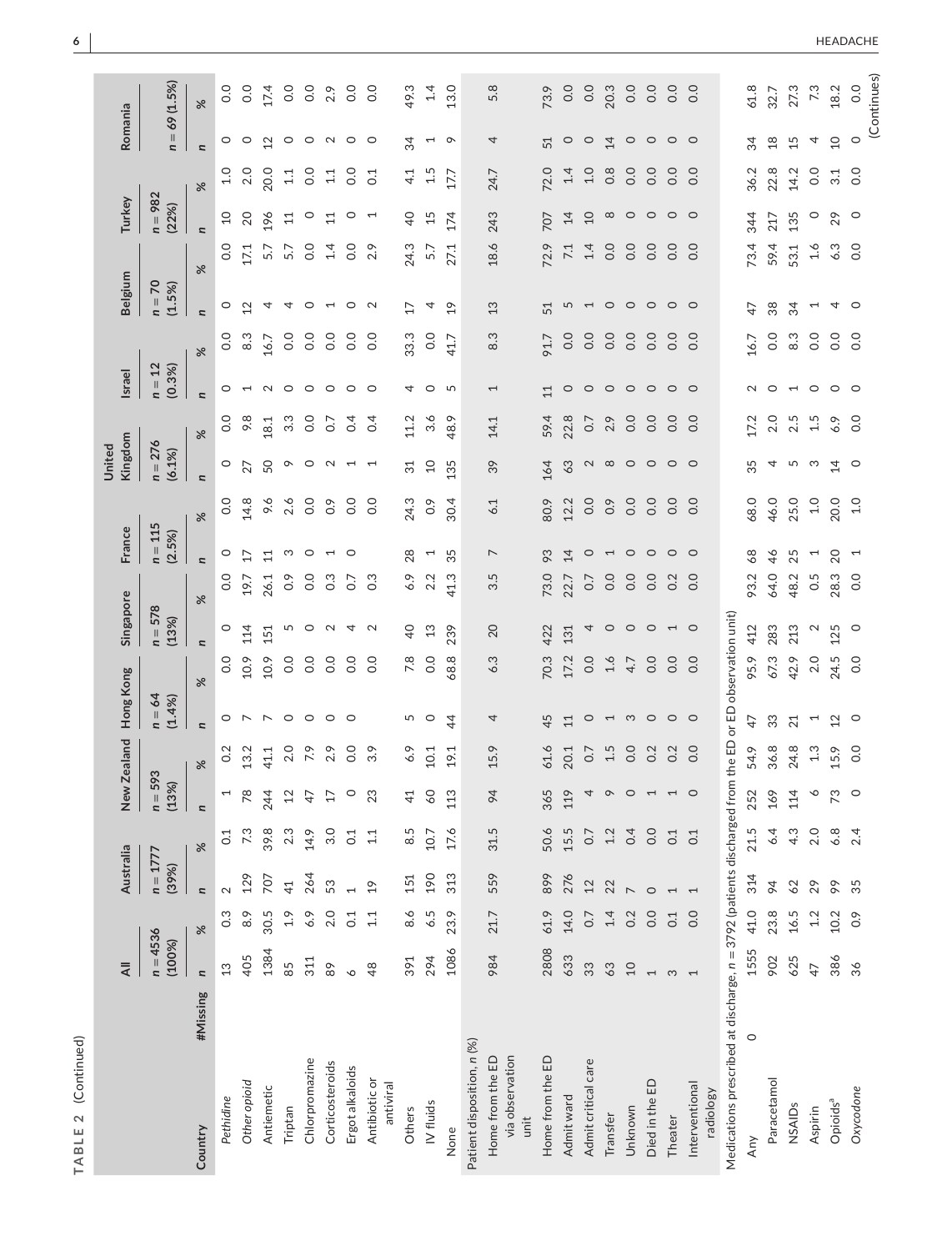| í  |  |
|----|--|
|    |  |
|    |  |
|    |  |
|    |  |
|    |  |
|    |  |
|    |  |
|    |  |
|    |  |
|    |  |
| г  |  |
| ı. |  |
|    |  |
| п  |  |
|    |  |
|    |  |
|    |  |
|    |  |
|    |  |
|    |  |
|    |  |
|    |  |
|    |  |
|    |  |

|                                                  |          |                      |                | Australia           |                | New                | <b>Zealand</b> | Hong Kong         |                | Singapore          |               | France                   |                | Kingdom<br>Jnited   |                | <b>Israel</b>      |               | <b>Belgium</b>     |      | Turkey             |                | Romania                  |                |
|--------------------------------------------------|----------|----------------------|----------------|---------------------|----------------|--------------------|----------------|-------------------|----------------|--------------------|---------------|--------------------------|----------------|---------------------|----------------|--------------------|---------------|--------------------|------|--------------------|----------------|--------------------------|----------------|
|                                                  |          | $n = 4536$<br>(100%) |                | $n = 1777$<br>(39%) |                | $n = 593$<br>(13%) |                | $n = 64$<br>(1.4% |                | $n = 578$<br>(13%) |               | $n = 115$<br>(2.5%)      |                | $n = 276$<br>(6.1%) |                | $n = 12$<br>(0.3%) |               | $n = 70$<br>(1.5%) |      | $n = 982$<br>(22%) |                | $n = 69(1.5%)$           |                |
| Country                                          | #Missing | n                    | $\frac{8}{3}$  | n                   | X              |                    | $\approx$      | $\overline{a}$    | X              |                    | $\frac{8}{3}$ | $\overline{\phantom{a}}$ | $\approx$      |                     | $\%$           |                    | $\approx$     | d                  | X    |                    | $\approx$      | $\overline{\phantom{a}}$ | $\frac{8}{3}$  |
| Codeine                                          |          | 221                  | 5.8            | 57                  | 3.9            | 64                 | 13.9           |                   | 2.0            | $\frac{3}{4}$      | 9.7           |                          | 6.0            | $\overline{4}$      | 6.9            |                    | $\rm ^{0}$    |                    | 1.6  | 29                 | 31             |                          | 10.9           |
| Tramadol                                         |          | 113                  | 3.0            |                     | c.o            | $\triangleright$   | 1.5            | ∞                 | 16.3           | 82                 | 18.6          |                          | 4.0            | $\circ$             | $\overline{0}$ |                    | 0.0           |                    | 4.7  |                    | $\overline{0}$ |                          | 73             |
| Other opioid                                     |          | $\overline{21}$      | $\frac{6}{10}$ | 4                   | c.c            | M                  | 0.7            | 4                 | 8.2            |                    | 0.0           |                          | 9.0            |                     | 0.5            |                    | $\frac{0}{0}$ |                    | 0.0  |                    | 0.0            |                          | 0.0            |
| Antiemetic                                       |          | 312                  | 8.2            | 89                  | 6.1            | 83                 | 18.1           | 11                | 22.4           | 124                | 28.1          |                          | 2.0            |                     | 0.5            |                    | 0.0           |                    | 1.6  |                    | C <sub>1</sub> | 0                        | $\overline{0}$ |
| Triptan                                          |          | 63                   | 1.7            | $\overline{21}$     | 1.4            | $\overline{2}$     | 2.6            | $\sim$            | 4.1            |                    | 1.4           |                          | 5.0            | 4                   | 2.0            |                    | 0.0           |                    | 3.1  | $\Xi$              | 1.2            | $\circ$                  | $\overline{0}$ |
| Steroids                                         |          | 20                   | 0.5            |                     | 0.5            | $\infty$           | 1.7            |                   | 2.0            |                    | 0.0           |                          | 0.0            | $\mathbf 2$         | 0.1            |                    | 0.0           |                    | 1.6  |                    | C <sub>1</sub> | $\circ$                  | $\overline{0}$ |
| Ergot alkaloids                                  |          | $\overline{20}$      | 0.5            |                     | $\overline{0}$ |                    | 0.2            | $\circ$           | $\overline{0}$ | $\frac{9}{2}$      | 4.3           |                          | $\overline{0}$ | $\circ$             | 0.0            |                    | 0.0           |                    | 0.0  | $\circ$            | 0.0            | $\circ$                  | $\overline{0}$ |
| Others                                           |          | 172                  | 4.5            | 42                  | 2.9            | 25                 | 5.4            | 17                | 34.7           | 45                 | 10.2          | 12                       | 12.0           |                     | 3.4            |                    | 8.3           |                    | 14.1 | $\scriptstyle\sim$ | 0.2            | $\overline{2}$           | 21.8           |
| Antibiotic, antiviral                            |          | 109                  | 2.9            | 26                  | $\frac{8}{1}$  | 29                 | 6.3            | 4                 | 8.2            | $\frac{8}{18}$     | 4.1           |                          | 6.0            | 4                   | 2.0            |                    | 0.0           |                    | 1.6  | 20                 | 2.1            |                          | $1.8$          |
| None                                             |          | 2237                 |                | 59.0 1144           | 78.5           | 207                | 45.1           | 2                 | 4.1            | 30                 | 6.8           | 32                       | 32.0           | 168                 | 82.8           | $\overline{a}$     | 83.3          | $\overline{17}$    | 26.6 | 606                | 63.8           | 21                       | 38.2           |
| Patients may have received more than one opioid. |          |                      |                |                     |                |                    |                |                   |                |                    |               |                          |                |                     |                |                    |               |                    |      |                    |                |                          |                |

countries and an exploration of independent predictors of opioid use, after adjusting for other predictors.

# **RESULTS**

We enrolled 4536 patients. The largest contributing country was Australia (39.2% of cases), followed by Turkey (21.7%), New Zealand (13.1%), and Singapore (12.8%). All other countries contributed <10% of cases (Table 1). "Benign headache" (nonmigraine primary, tension-type, musculoskeletal, and cluster) accounted for almost half of the cases, 2058/4536 (45.4%). Headache was classified as migraine in a further 1101/4536 (24.3%). Life-threatening headache disorder was found in 323/4536 (7.1%) patients, of which subarach noid hemorrhage, stroke, neoplasm, non-subarachnoid hemorrhage intracranial hemorrhage/hematoma, and meningitis accounted for about 1% each. Detailed ED caseload data were available for 62 hos pitals. Patients with headache accounted for 1% (95% CI 1.0%–1.1%) of available ED caseload data.

The median patient age was 41 (IQR 29–55) years, and females accounted for 2907/4536 (64.1%) patients (Table 1). A small number of patients reported long-term opioid use (3.6%). The most common mode of arrival to the ED was self-presentation (80.1%) (Table 1). Patients were most likely to present with a moderate pain score for their headache (41.2%). More than a quarter of patients reported headache pain as severe (27.2%) (Table 1). In total, 2808/4536 (61.9%) patients were discharged directly from the ED, and a further 984/4536 (21.7%) patients were discharged from the ED observation or short-stay unit (Table 2). There were 633/4536 (14.0%) patients ad mitted to an inpatient ward, with a small number admitted to critical care, operating theater, or transferred to a referral hospital (Table 2).

# **Opioid administration prehospital, in ED, and discharge**

Prior to ED presentation, 289/4536 (6.4%) patients reported selfadministration of opioids at home (Table 2). There were 791 patients transferred to the hospital by ambulance, and of these, opioids were ad ministered in 125 (15.8%) (Table 2). In the ED, 1072/4536 (23.6%, 95% CI 22.4–24.9) patients received an opioid including oxycodone (8.2%), codeine (8.7%), pethidine (0.3%), and the composite other opioids (8.9%). Of the patients discharged either directly from the ED or from the ED short-stay unit, 386/3792 (10.2%, 95% CI 9.3–11.2) received a prescrip tion for opioids, including oxycodone (0.9%), codeine (5.8%), tramadol (3.0%), or the composite "other opioid" (0.6%) (see Tables 2 and 3).

# **Geographical variation in opioid administration**

There was a variation in opioid use by country prehospital, in the ED, and at discharge, presented in Table 2 and Figure 1. Patients in Australia and New Zealand self-administered opioids prior to ED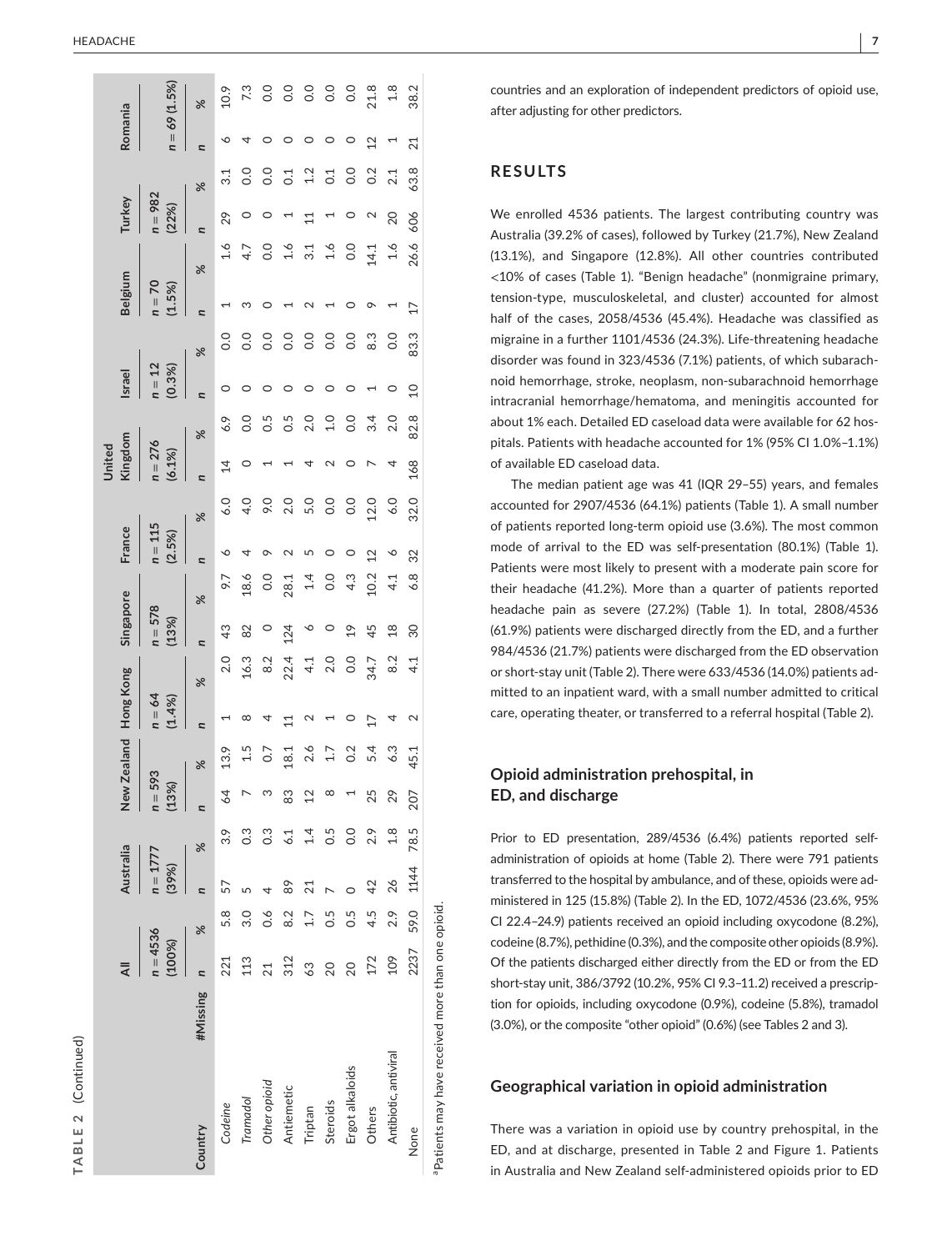**TABLE 3** Opioid use per 100 patients with headache, by country and timing of opioid use/prescription

|                              | Pre-ED (self-<br>administered), all patients | In ambulance, all patients<br>arriving by ambulance ( $n = 791$ ) | In the ED, all patients | At discharge, all discharged<br>from the ED or ED<br>observation unit ( $n = 3792$ ) |
|------------------------------|----------------------------------------------|-------------------------------------------------------------------|-------------------------|--------------------------------------------------------------------------------------|
| Country                      | Proportion (95% CI)                          | Proportion (95% CI)                                               | Proportion (95% CI)     | Proportion (95% CI)                                                                  |
| Australia ( $n = 1777$ )     | $10.7(9.4 - 12.2)$                           | 19.3 (15.9-23.1)                                                  | 33.0 (30.8-35.2)        | $6.8(5.6 - 8.2)$                                                                     |
| New Zealand ( $n = 593$ )    | $9.3(7.2 - 11.9)$                            | $22.2(16.2 - 30.0)$                                               | $37.3(33.5 - 41.2)$     | $15.9(12.8-19.5)$                                                                    |
| Hong Kong ( $n = 64$ )       | $0.0(0.0-5.7)$                               | $0.0(0.0-25.9)$                                                   | $10.9(5.4 - 20.9)$      | 24.5 (14.6-38.1)                                                                     |
| Singapore ( $n = 578$ )      | $0.69(0.27 - 1.77)$                          | $0.0(0.0-15.5)$                                                   | $22.8(19.6 - 26.4)$     | 28.3 (24.3-32.7)                                                                     |
| France $(n = 115)$           | $7.8(4.2 - 14.2)$                            | $6.7(1.8-21.3)$                                                   | 19.1 (13.0-27.3)        | 20.0 (13.3-28.9)                                                                     |
| United Kingdom ( $n = 276$ ) | $7.7(5.0-11.3)$                              | $4.2(1.4 - 11.6)$                                                 | $19.9(15.6 - 25.0)$     | $6.9(4.2 - 11.2)$                                                                    |
| Israel ( $n = 12$ )          | $0.0(0.0-24.3)$                              | a                                                                 | $8.3(1.5-35.4)$         | $0.0(0.0-24.3)$                                                                      |
| Belgium ( $n = 70$ )         | $4.3(1.5-11.9)$                              | $0.0(0.0 - 79.8)$                                                 | 18.6 (11.2–29.2)        | $6.3(2.5-15.0)$                                                                      |
| Turkey ( $n = 982$ )         | $0.31(0.10 - 0.89)$                          | $0.0(0.0 - 9.9)$                                                  | $3.9(2.8-5.3)$          | $3.1(2.1 - 4.4)$                                                                     |
| Romania ( $n = 69$ )         | $5.8(2.3-14.0)$                              | $0.0(0.0-17.6)$                                                   | $0.0(0.0-5.3)$          | 18.2 (10.2-30.3)                                                                     |
| All above ( $n = 4536$ )     | $6.4(5.7 - 7.1)$                             | $15.8(13.4 - 18.5)$                                               | 23.6 (22.4-24.9)        | $10.2(9.3-11.2)$                                                                     |

<sup>a</sup>There were no ambulance arrivals in the Israel sample.

**FIGURE 1** Opioids taken or given by country pre-ED (patient), pre-ED (ambulance), in the ED, and at discharge. ED, emergency department; NZ, New Zealand; pt, patient; UK, United Kingdom





# Country Residuals

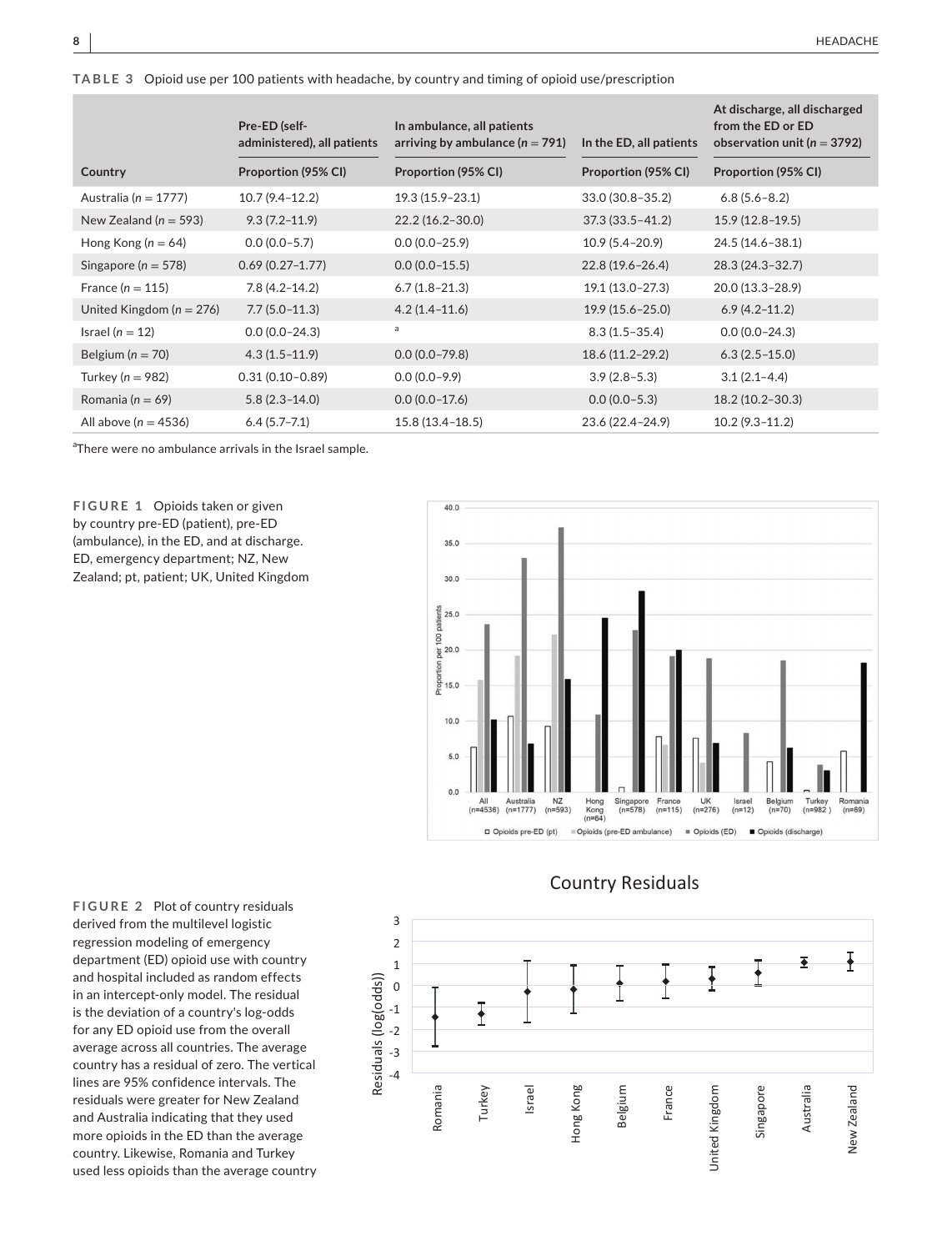|                 | In the ED $(n = 4534)$   |          |                 |                                  |         |                        |                          | At discharge (discharge home from the ED/EDU only n = 3792) |                 |                |         |                     |
|-----------------|--------------------------|----------|-----------------|----------------------------------|---------|------------------------|--------------------------|-------------------------------------------------------------|-----------------|----------------|---------|---------------------|
|                 | Opioid used              |          | Opioid not used |                                  |         |                        | Opioid used              |                                                             | Opioid not used |                |         |                     |
| Characteristic  | $\overline{a}$           | $\%$     | $\overline{a}$  | $\%$                             | p-value | OR (95% CI)            | $\overline{\phantom{a}}$ | $\%$                                                        | $\overline{a}$  | X              | p-value | OR(95% CI)          |
| $\geq$          | 1072                     | 23.6     | 3462            | 76.4                             |         |                        | 386                      | 10.2                                                        | 3406            | 89.8           |         |                     |
| Country         |                          |          |                 |                                  | < 0.001 |                        |                          |                                                             |                 |                | < 0.001 |                     |
| Australia       | 586                      | 33.0     | 1191            | 67.0                             |         | 1.00 (ref.)            | 99                       | 6.8                                                         | 1359            | 93.2           |         | 1.00 (ref.)         |
| New Zealand     | 221                      | 37.3     | 372             | 62.7                             |         | $1.21(1.00 - 1.47)$    | 73                       | 15.9                                                        | 386             | 84.1           |         | 2.60 (1.88-3.59)    |
| Hong Kong       | $\overline{a}$           | 10.9     | 57              | 89.1                             |         | $0.250(0.113 - 0.551)$ | 12                       | 24.5                                                        | 37              | 75.5           |         | $4.5(2.3 - 8.8)$    |
| Singapore       | 132                      | 22.8     | 446             | 77.2                             |         | $0.60(0.48 - 0.75)$    | 125                      | 28.3                                                        | 317             | 71.7           |         | $5.4(4.0 - 7.2)$    |
| France          | 22                       | 19.1     | 93              | 80.9                             |         | 0.48 (0.30-0.77)       | 20                       | 20                                                          | 80              | 80             |         | $3.43(2.02 - 5.84)$ |
| United Kingdom  | 52                       | $18.8\,$ | 224             | 81.2                             |         | $0.47(0.34 - 0.65)$    | $\overline{4}$           | 6.9                                                         | 189             | 93.1           |         | $1.02(0.57 - 1.82)$ |
| Israel          | $\overline{\phantom{0}}$ | 8.3      | 11              | 91.7                             |         | $0.185(0.024 - 1.435)$ | $\circ$                  | $\circ$                                                     | 12              | 100            |         | 0.000 (0.000-IND)   |
| Belgium         | $13\,$                   | 18.6     | 57              | 81.4                             |         | $0.46(0.25 - 0.85)$    | 4                        | 6.3                                                         | 60              | 93.8           |         | $0.92(0.33 - 2.57)$ |
| Turkey          | 38                       | 3.9      | 944             | 96.1                             |         | $0.082(0.058 - 0.115)$ | 29                       | 3.1                                                         | 921             | 96.9           |         | $0.43(0.28 - 0.66)$ |
| Romania         | $\circ$                  | $\circ$  | 69              | 100                              |         | 0.000 (0.000-IND)      | $\overline{10}$          | 18.2                                                        | 45              | 81.8           |         | $3.05(1.49 - 6.24)$ |
| Age group       |                          |          |                 |                                  | 0.075   | Trend                  |                          |                                                             |                 |                | 0.620   | Trend               |
| $18-29$ years   | 243                      | 20.9     | 921             | 79.1                             |         | $1.00$ (ref.)          | 106                      | $10.1\,$                                                    | 947             | 89.9           |         | 1.00 (ref.)         |
| $30-59$ years   | 625                      | 24.8     | 1891            | 75.2                             |         | $1.25(1.06 - 1.48)$    | 227                      | 10.6                                                        | 1921            | 89.4           |         | $1.06(0.83 - 1.35)$ |
| 60+ years       | 204                      | 23.8     | 652             | 76.2                             |         | 1.19 (0.96-1.47)       | 53                       | $\circ$                                                     | 538             | $\overline{6}$ |         | $0.88(0.62 - 1.24)$ |
| Sex             |                          |          |                 |                                  | 0.594   |                        |                          |                                                             |                 |                | 0.070   |                     |
| Male            | 377                      | 23.2     | 1250            | 76.8                             |         | 0.97 (0.87-1.08)       | 153                      | 11.4                                                        | 1191            | 88.6           |         | 1.00 (ref.)         |
| Female          | 694                      | 23.9     | 2213            | 76.1                             |         | $1.00$ (ref.)          | 233                      | 9.5                                                         | 2213            | 90.5           |         | $0.82(0.66 - 1.02)$ |
| Pain score      |                          |          |                 |                                  | 0.001   | Trend                  |                          |                                                             |                 |                | &0.001  | Trend               |
| Mild            | 77                       | 64       | 738             | 90.6                             |         | $1.00$ (ref.)          | 45                       | 6.3                                                         | 667             | 93.7           |         | 1.00 (ref.)         |
| Moderate        | 381                      | 20.4     | 1488            | $\tilde{\mathcal{S}}$<br>79.     |         | $2.45(1.89 - 3.18)$    | 174                      | 10.7                                                        | 1455            | 89.3           |         | $1.77(1.26 - 2.49)$ |
| Severe          | 477                      | 38.6     | 758             | 61.4                             |         | $6.0(4.6 - 7.8)$       | 117                      | 12.3                                                        | 835             | 87.7           |         | 2.08 (1.45-2.97)    |
| Unclear         | 137                      | 22.2     | 479             | $\widetilde{\mathcal{C}}$<br>77. |         | Excluded               | 50                       | $\overline{a}$                                              | 449             | $\infty$       |         | Excluded            |
| Referral        |                          |          |                 |                                  | 0.055   |                        |                          |                                                             |                 |                | 0.716   |                     |
| Self            | 865                      | 23.1     | 2883            | 76.9                             |         | 1.00 (ref.)            | 327                      | 10.3                                                        | 2861            | 89.7           |         | 1.00 (ref.)         |
| GP/other        | 207                      | 26.3     | 581             | 73.7                             |         | 1.19 (1.00-1.42)       | 59                       | 9.8                                                         | 545             | 90.2           |         | $0.95(0.71 - 1.27)$ |
| Mode of arrival |                          |          |                 |                                  | < 0.001 |                        |                          |                                                             |                 |                | 0.112   |                     |
| Self            | 788                      | 21.7     | 2847            | 78.3                             |         | 1.00 (ref.)            | 329                      | 10.5                                                        | 2796            | 89.5           |         | 1.00 (ref.)         |

TABLE 4 Factors univariately associated with opioid prescription in the emergency department (ED) and at discharge **TABLE 4** Factors univariately associated with opioid prescription in the emergency department (ED) and at discharge

**<sup>|</sup> 9**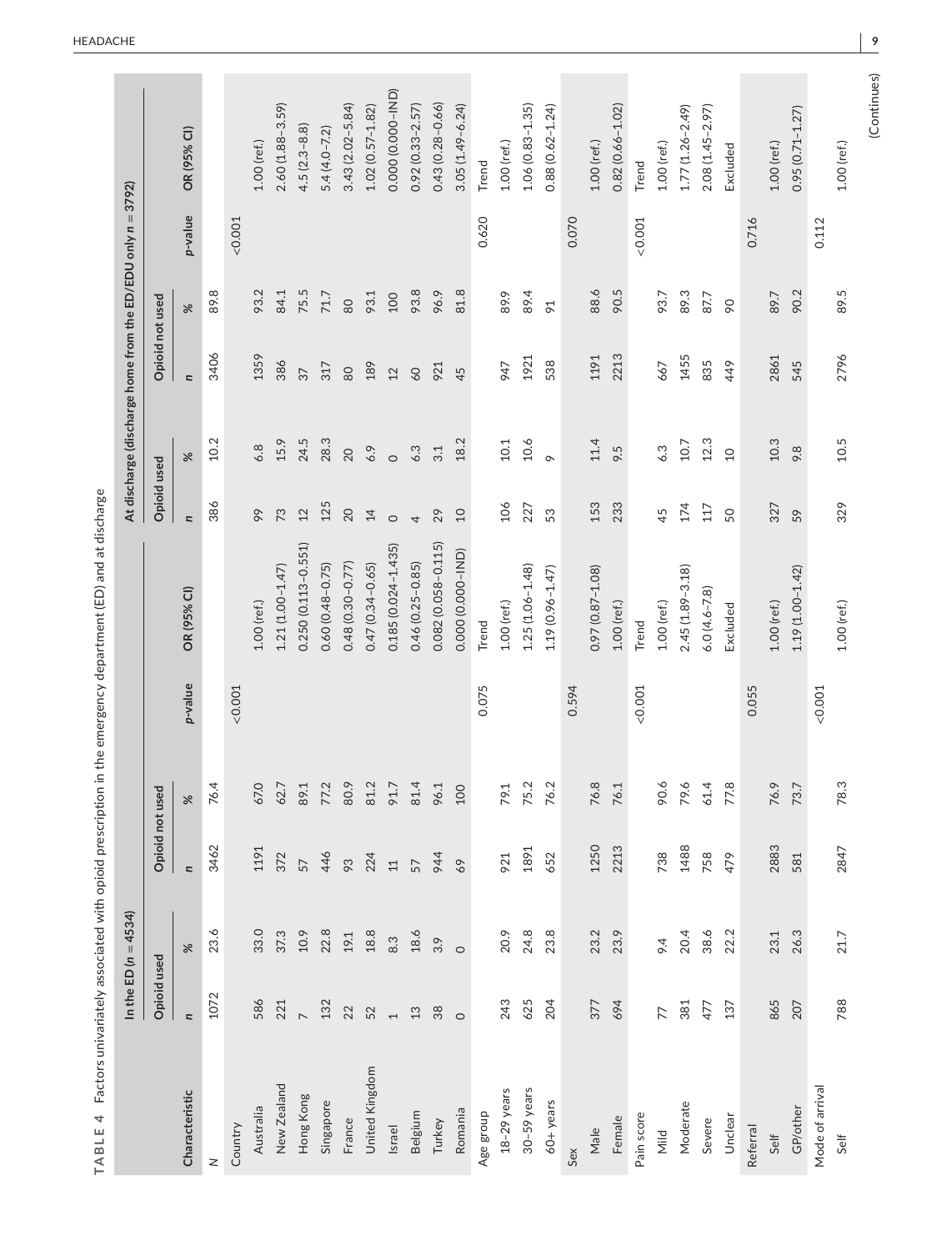| TABLE 4 (Continued)              |                          |                          |                          |          |         |                     |                          |                                                             |                 |          |         |                     |
|----------------------------------|--------------------------|--------------------------|--------------------------|----------|---------|---------------------|--------------------------|-------------------------------------------------------------|-----------------|----------|---------|---------------------|
|                                  |                          | In the ED ( $n = 4534$ ) |                          |          |         |                     |                          | At discharge (discharge home from the ED/EDU only n = 3792) |                 |          |         |                     |
|                                  | <b>Opioid used</b>       |                          | Opioid not used          |          |         |                     | Opioid used              |                                                             | Opioid not used |          |         |                     |
| Characteristic                   | $\overline{\phantom{a}}$ | ৯ৎ                       | $\overline{\phantom{a}}$ | $\aleph$ | p-value | OR (95% CI)         | $\overline{\phantom{a}}$ | $\aleph$                                                    | $\overline{a}$  | $\aleph$ | p-value | OR (95% CI)         |
| Ambulance                        | 257                      | 32.5                     | 534                      | 67.5     |         | $1.74(1.47 - 2.06)$ | 48                       | 8.3                                                         | 527             | 91.7     |         | $0.77(0.56 - 1.06)$ |
| Other                            | 27                       | 24.5                     | 83                       | 75.5     |         | Excluded            | $\circ$                  | 9.8                                                         | 83              | 90.2     |         | Excluded            |
| Triage category                  |                          |                          |                          |          | < 0.001 | Trend               |                          |                                                             |                 |          | 0.671   | Trend               |
| Immediate                        | 12                       | 15.6                     | 65                       | 84.4     |         | $0.94(0.51 - 1.77)$ | က                        | 7.7                                                         | 36              | 92.3     |         | $0.76(0.23 - 2.48)$ |
| Urgent                           | 706                      | 30.8                     | 1588                     | 69.2     |         | 2.27 (1.97-2.63)    | 185                      | 10.5                                                        | 1573            | 89.5     |         | $1.07(0.86 - 1.32)$ |
| Nonurgent                        | 354                      | 16.4                     | 1811                     | 83.6     |         | $1.00$ (ref.)       | 198                      | 9.9                                                         | 1797            | 90.1     |         | $1.00$ (ref.)       |
| Any prehospital opioid           |                          |                          |                          |          | &0.001  |                     |                          |                                                             |                 |          | 0.109   |                     |
| Yes                              | 172                      | 42.8                     | 230                      | 57.2     |         | 2.69 (2.18-3.32)    | 42                       | 12.7                                                        | 288             | 87.3     |         | $1.32(0.94 - 1.86)$ |
| $\frac{1}{2}$                    | 900                      | 21.8                     | 3234                     | 78.2     |         | $1.00$ (ref.)       | 344                      | 9.9                                                         | 3118            | 90.1     |         | 1.00 (ref.)         |
| Any ED opioid                    |                          |                          |                          |          |         |                     |                          |                                                             |                 |          | < 0.001 |                     |
| Yes                              | Not applicable           |                          |                          |          |         |                     | 219                      | 27.2                                                        | 587             | 72.8     |         | $6.3(5.1 - 7.8)$    |
| $\frac{1}{2}$                    |                          |                          |                          |          |         |                     | 167                      | 5.6                                                         | 2819            | 94.4     |         | 1.00 (ref.)         |
| History of any head<br>complaint |                          |                          |                          |          | < 0.001 |                     |                          |                                                             |                 |          | 0.048   |                     |
| Yes                              | 399                      | 20.4                     | 1554                     | 79.6     |         | $1.00$ (ref.)       | 196                      | 9.3                                                         | 1909            | 90.7     |         | 0.81 (0.66-1.00)    |
| $\frac{1}{2}$                    | 673                      | 26.1                     | 1910                     | 73.9     |         | $1.37(1.19 - 1.58)$ | 190                      | 11.3                                                        | 1497            | 88.7     |         | $1.00$ (ref.)       |
| History of opioid long<br>term   |                          |                          |                          |          | < 0.001 |                     |                          |                                                             |                 |          | 0.276   |                     |
| Yes                              | 75                       | 45.5                     | 90                       | 54.5     |         | $2.82(2.06 - 3.86)$ | $\frac{1}{6}$            | 13.1                                                        | 106             | 86.9     |         | $1.35(0.77 - 2.30)$ |
| $\frac{1}{2}$                    | 997                      | 22.8                     | 3374                     | 77.2     |         | $1.00$ (ref.)       | 370                      | 10.1                                                        | 3300            | 89.9     |         | $1.00$ (ref.)       |
| Duration of symptoms             |                          |                          |                          |          | < 0.001 |                     |                          |                                                             |                 |          | &0.001  |                     |
| < 24 h                           | 425                      | 20.6                     | 1635                     | 79.4     |         | $1.00$ (ref.)       | 118                      | 6.6                                                         | 1677            | 93.4     |         | 1.00 (ref.)         |
| $1-3$ days                       | 237                      | 23.2                     | 784                      | 76.8     |         | $1.16(0.97 - 1.39)$ | 85                       | 9.9                                                         | 775             | 90.1     |         | $1.56(1.17 - 2.09)$ |
| >3 days                          | 398                      | 28.7                     | 987                      | 71.3     |         | $1.55(1.33 - 1.82)$ | 176                      | 16.2                                                        | 910             | 83.8     |         | $2.75(2.15 - 3.52)$ |
| Unknown                          | 12                       | 17.1                     | 58                       | 82.9     |         | Excluded            |                          | 13.7                                                        | $\overline{4}$  | 86.3     |         | Excluded            |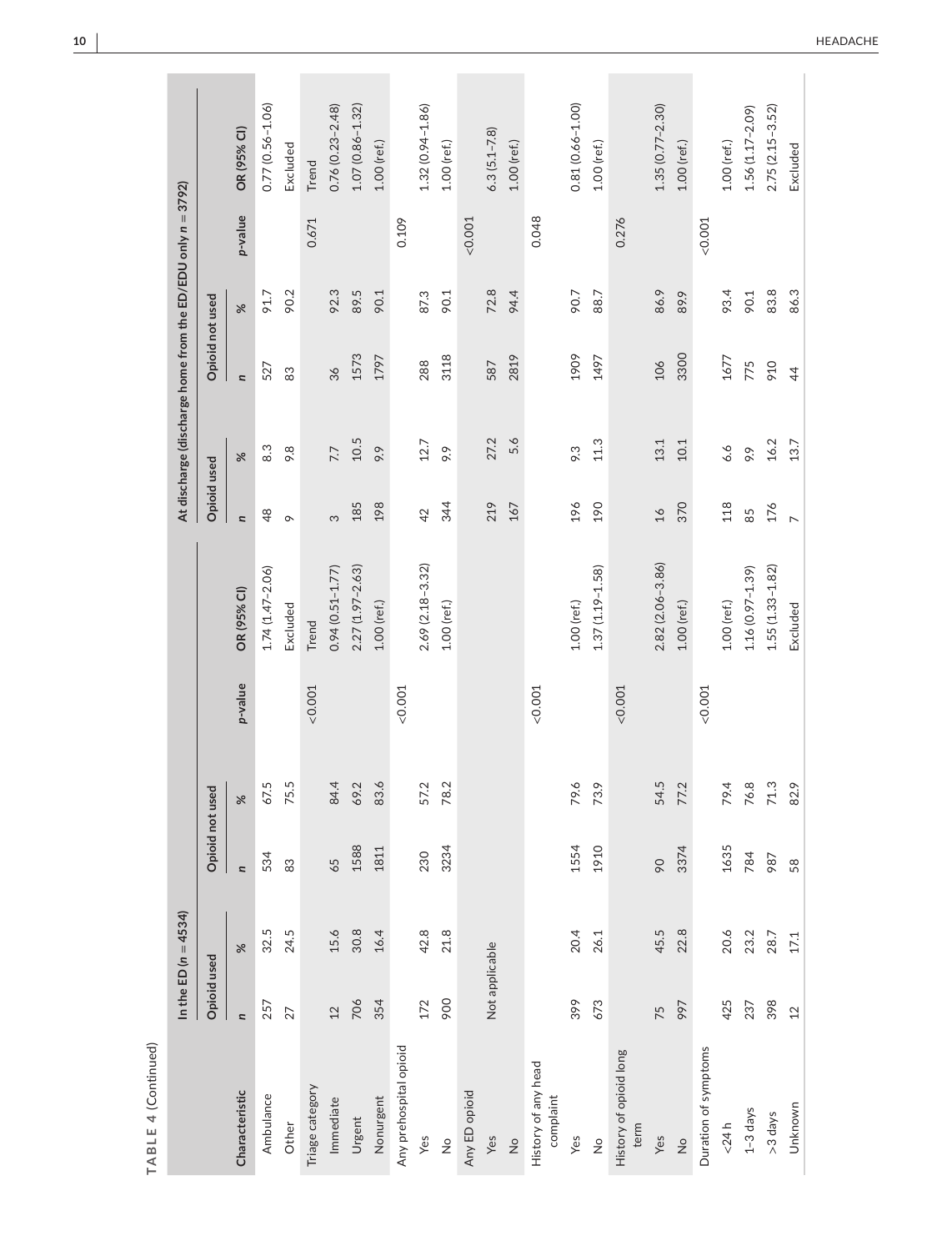**TABLE 5** Multilevel logistic regression analysis modeling emergency department (ED) opioid use as the binary outcome, country, and hospital as the random effects, and predicators as the fixed effects (*n* = 4536)

| <b>Predictors</b>              | <b>Adjusted OR</b> | 95% CI          | p-value |
|--------------------------------|--------------------|-----------------|---------|
| Headache severity              |                    |                 |         |
| Mild (reference)               | 1.00               |                 |         |
| Moderate                       | 2.31               | $1.75 - 3.05$   | < 0.001 |
| Severe                         | 4.17               | $3.14 - 5.54$   | < 0.001 |
| Unknown                        | 1.85               | $1.35 - 2.54$   | 0.002   |
| Any opioid long term           |                    |                 |         |
| No (reference)                 | 1.00               |                 |         |
| Yes                            | 1.80               | $1.26 - 2.58$   | 0.001   |
| Any opioid pre-ED <sup>a</sup> |                    |                 |         |
| No (reference)                 | 1.00               |                 |         |
| Yes                            | 1.42               | $1.11 - 1.82$   | 0.006   |
| Mode of arrival                |                    |                 |         |
| Ambulance (reference)          | 1.00               |                 |         |
| Self                           | 1.02               | $0.84 - 1.24$   | 0.823   |
| Others                         | 1.31               | $0.70 - 2.45$   | 0.393   |
| Triage category                |                    |                 |         |
| Nonurgent (reference)          | 1.00               |                 |         |
| Urgent                         | 1.48               | $1.24 - 1.76$   | <0.001  |
| Immediate                      | 1.34               | $0.64 - 2.84$   | 0.439   |
| Prior history of headache      |                    |                 |         |
| No (reference)                 | 1.00               |                 |         |
| Yes                            | 1.04               | $0.82 - 1.34$   | 0.726   |
| Random effect                  |                    |                 |         |
| Country variance               | 0.66               | $0.18 - 2.42$   |         |
| Hospital variance              | 0.37               | $0.21 - 0.66$   |         |
| Intraclass correlation         |                    |                 |         |
| Country                        | 0.152              | 0.046-0.399     |         |
| Hospital                       | 0.238              | $0.118 - 0.422$ |         |

*Note:* In a regression analysis, the outcome variable is modeled as a linear combination of its predictor variables. In a multilevel regression, the intercept of the regression line is allowed to vary across clusters, that is, hospitals and countries. This variability is reflected by the country and hospital variances reported in the table.

The multilevel model shows that there is greater variation in "ED opioid use" between countries than between hospitals (country variance greater than hospital variance). The analysis provided an intraclass correlation (ICC), which is a measure of the correlation between patient outcomes within a cluster. The results show that there is greater correlation in "ED opioid use" within hospitals than within countries (hospital ICC greater than country ICC).

<sup>a</sup>Given by paramedics or self-administered by the patient.

attendance more frequently than in other countries. Of those patients arriving by ambulance (*n* = 791), patients in Australia (19.3%, 95% CI 15.9–23.1) and New Zealand (22.2%, 95% CI 16.2–30.0) had the highest rates of opioid administration. In the ED, patients in New Zealand (37.3%, 95% CI 33.5–41.2) and Australia (33.0%, 95% CI 30.8–35.2) were more likely to receive opioids than those in other countries. The proportion of patients receiving opioid discharge prescriptions was highest in Singapore (28.3%, 95% CI 24.3– 32.7), Hong Kong (24.5%, 95%CI 14.6–38.1), and France (20.0%, 95% CI 13.3–28.9) (see Table 3).

# **Univariate analysis, factors associated with opioid administration**

Table 4 details the factors univariately associated with opioid prescription in the ED and at discharge. Patients in New Zealand were most likely to receive opioids in the ED (37.3%, OR 1.21, 95% CI 1.00–1.47). In other countries, patients were significantly less likely to receive opioids compared with Australia. OR ranged from 0.082 in Turkey, 0.47 and 0.48 in the United Kingdom and France to 0.60 in Singapore. Patients with a moderate or severe pain score were also more likely to receive opioids than those with a mild pain score (OR 2.45, 95% CI 1.89–3.18 for moderate and OR 6.0, 95% CI 4.6–7.8 for severe compared with mild, respectively).

Arrival by ambulance was associated with opioid administration in the ED (OR 1.74, 95% CI 1.47–2.06). Overall, patients who received prehospital opioid, either self-administered or with paramedics, were more likely to receive opioids in the ED (OR 2.69, 95% CI 2.18–3.32). A history of long-term opioid use was also associated with an increased likelihood of receiving opioids in the ED (OR 2.82, 95% CI 2.06–3.86). At discharge, patients in France (OR 3.43, 95% CI 2.02–5.84), New Zealand (OR 2.60, 95% CI 1.88– 3.59), and Singapore (OR 5.4, 95% CI 3.0–7.2) were more likely to receive opioids than patients in Australia. Prescription of an opioid in the ED was associated with opioid prescription at discharge (OR 6.3, 95% CI 5.1–7.8).

### **Multilevel logistic regression**

The proportion of patients receiving an opioid in the ED was 18.1% (95% CI 10.8–25.3), as calculated from the multilevel logistic regression analysis using an intercept-only model with country and hospital as the random effects. There was a variation in opioid use in the ED between countries (Figure 2, Table 5). Independent predictors of ED opioid administration were severe headache (OR 4.17, 95% CI 3.14–5.54 compared with mild), pre-ED opioid use (OR 1.42, 95% CI 1.11–1.82), and long-term opioid use (OR 1.80, 95% CI 1.26–2.58) (Table 5). Patients self-presenting and prior history of headache were not statistically significant predictors after adjustment for the aforementioned variables.

The proportion of patients prescribed an opioid at discharge was 14.2% (95% CI 7.4–21.0) from a separate regression analysis using an intercept-only model with country and hospital as the random effects. There was a variation in opioid prescribing at discharge between countries (Figure 3, Table 6). Any opioid use in the ED was the statistically significant predictor of opioid prescription at discharge (OR 8.4, 95% CI 6.3–11.0) (Table 6).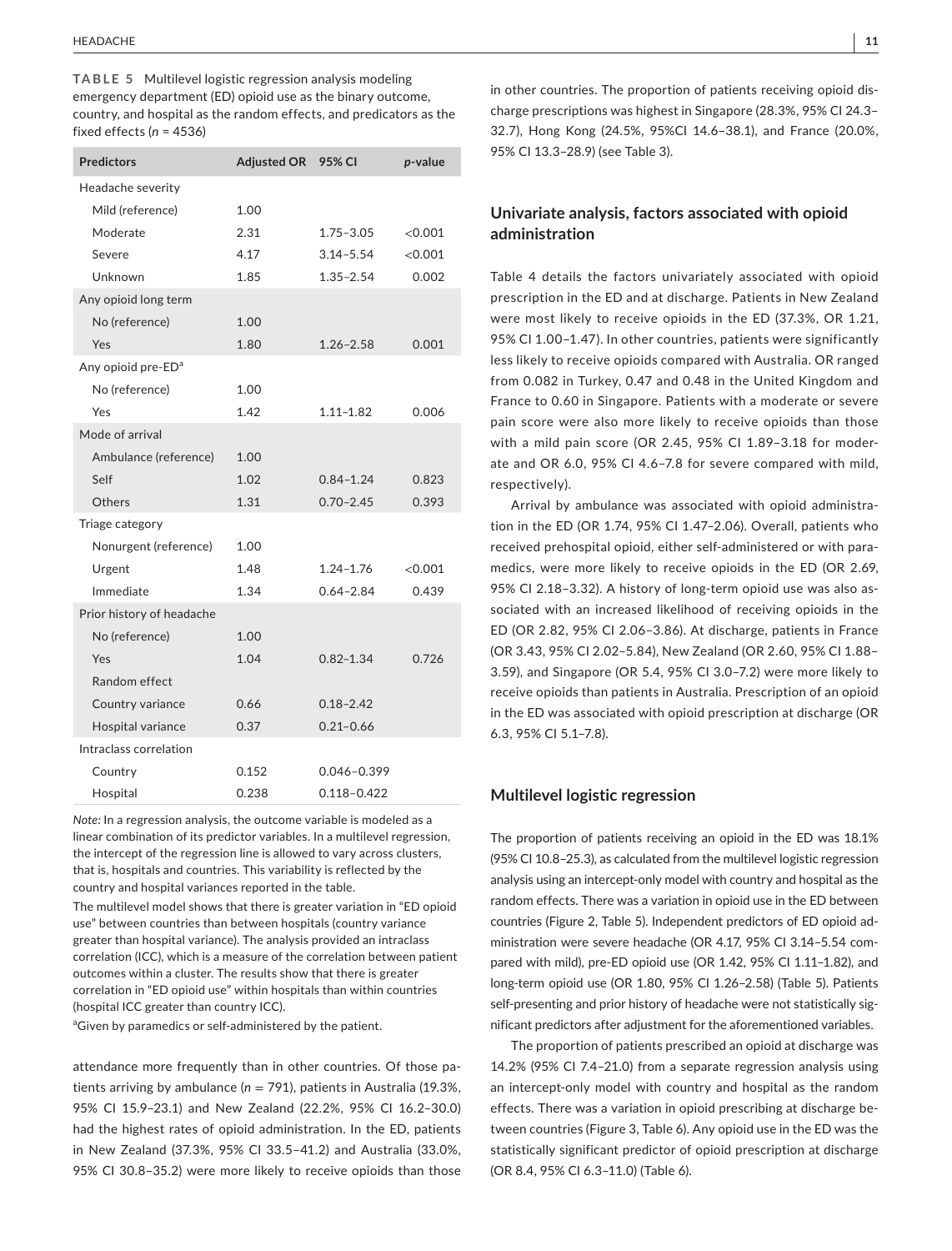**FIGURE 3** Plot of country residuals derived from the multilevel logistic regression modeling of opioid prescribed at discharge with country and hospital included as random effects in an intercept-only model. The residual is the deviation of a country's log-odds for opioid prescribed at discharge compared with the average country with a residual of zero. The vertical lines are 95% confidence interval



# **DISCUSSION**

This study described the use of opioids prehospital, in the ED and at discharge for patients presenting to the ED with nontraumatic headache. Opioid use prehospital, during ambulance transfer, and in the ED was more common in patients from Australia and New Zealand. Overall opioid use in the ED was high, with 23.6% of patients receiving an opioid at some stage during their stay in the ED. At discharge, patients from France, New Zealand, and Singapore were more likely to receive an opioid prescription.

The overall rate of opioid use in this study was similar to that observed in the existing literature.<sup>5</sup> However, there was a significant variation between the countries involved in the study. Australia and New Zealand had the highest ED opioid use (33.0% and 37.3%, respectively) compared with other countries. In Australia, 20.4% of patients received oxycodone in the ED. Oxycodone is a commonly prescribed drug in Australia, being less common in the United Kingdom and Europe.<sup>19</sup> In this study, most countries, including New Zealand, favored codeine use over oxycodone. Codeine regulations were introduced in Australia in 2018, restricting over-the-counter use, possibly likely explaining the lower rates of codeine use.

Patients presenting with a severe headache (pain score 8–10) were more likely to receive opioids in the ED. In the regression analysis, long-term opioid use and opioid use pre-ED (self- and ambulanceadministered) were, along with headache severity, independently associated with a higher ED opioid prescription rate (Figure 2, Table 5). Headache severity is a common way of classifying a headache on arrival to the ED, prior to a clear diagnosis being made. The fact that severity is associated with opioid prescription is important, as many self-limiting headaches can be severe. Nonetheless, it is recognized that opioid use may be a suboptimal therapeutic choice in these cases.<sup>20</sup> Although clinicians want to decrease pain levels, the risk of dependency and lack of evidence for the use of opioids need to be considered in this decision.

The diagnosis of primary headache disorder includes several diagnoses that have differing management, for example, migraine, tension-type headache, and cluster headache. Although headache severity can guide initial therapy, diagnosis alters subsequent management including selection of medication. It is recognized that those presenting with a severe headache may receive "stronger" medications, that is, opioids, especially when diagnostic uncertainty exists.<sup>12,21</sup> For example, a patient presenting with a severe headache might receive opioids with the ambulance or on arrival to the ED, prior to the diagnosis of migraine being made. Results from this study demonstrated that receiving opioids prehospital was associated with an increased likelihood of opioid administration in the hospital. As such, *formulating* a working diagnosis may inform better evidence-based strategies, with other modalities gaining attention for undifferentiated severe headaches, such as the inexpensive, minimally invasive, and nonaddictive sphenopalatine ganglion block.<sup>22</sup>

A recognition that opioids are more likely to be prescribed for severe headache is important for patients, as education may aid in reducing opioid prescriptions in this cohort. Even if a patient classifies his or her symptoms as severe, a considered approach to analgesic options should be taken, with the patient involved in the decision to avoid an opioid wherever possible and appropriate. Although a patient may classify his or her symptoms as severe, this does not necessarily mean he or she wants or needs opioids. Coupled with an awareness of the habit-forming nature of these drugs, this could reduce the overall usage of opioids. A shared approach to decisionmaking may avoid unnecessary and potentially harmful care.<sup>23,24</sup>

The rate of ambulance-administered opioids (16%) indicates a potential avenue for opioid reduction in headache presentations. However, as with the initial assessment in the ED, it is often difficult to form a clear diagnosis prehospital, and paramedics are likely to initiate treatments based on symptom severity. Nonetheless, knowledge of the epidemiology of prehospital headache presentations from our data set, where prehospital prescription is associated with ED prescription, would support rationalization of prehospital opioid use.

The United States is currently experiencing an opioid crisis, and opioid use has increased in countries throughout Europe.<sup>25,26</sup> It is recognized that the ED is a potential location for patients to become exposed to, and subsequently reliant on, opioid-containing medications.27–30 Wherever possible, and wherever clinically appropriate, opioid prescribing should be avoided, as is the case in self-limiting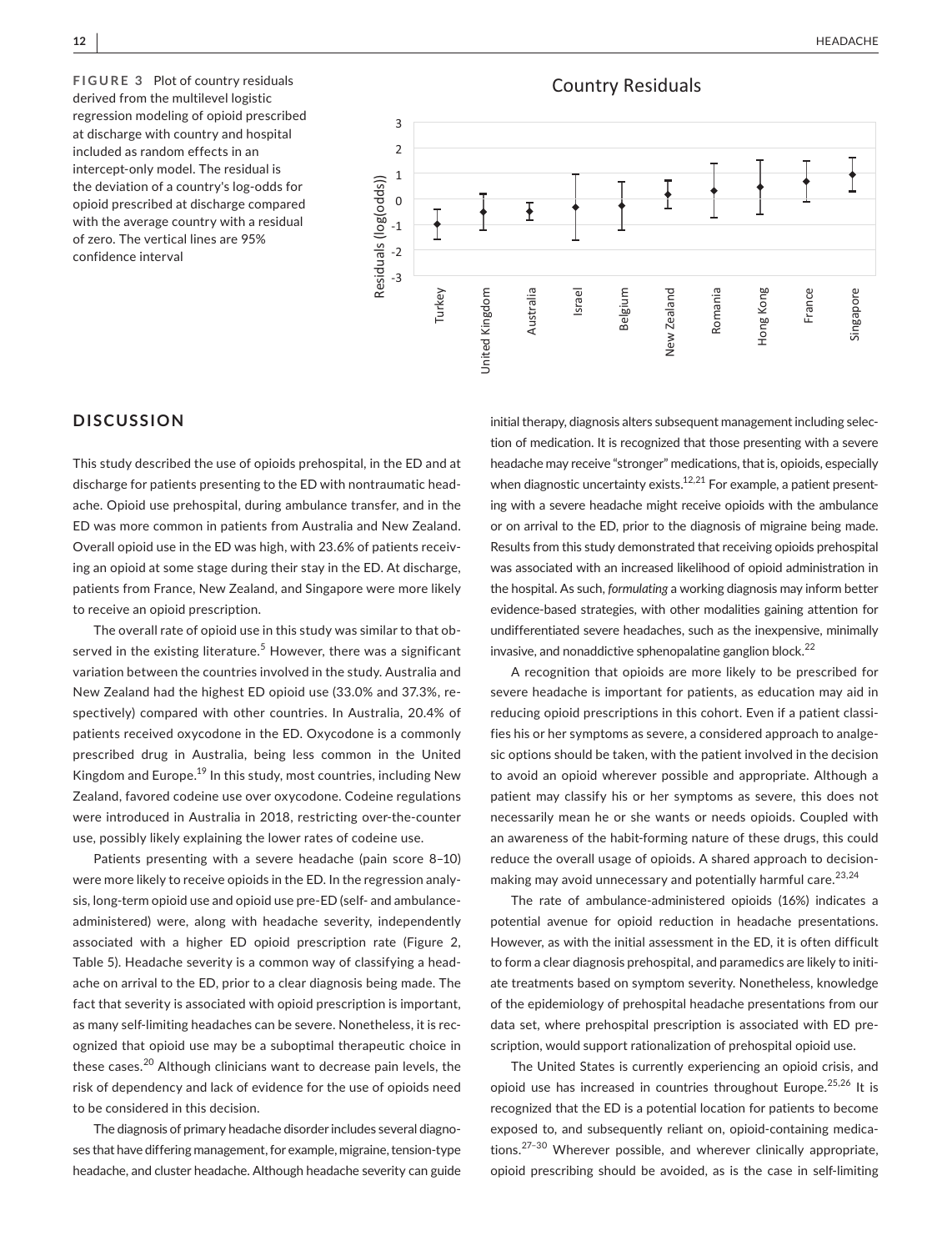**TABLE 6** Multilevel logistic regression analysis modeling opioid prescription on discharge from the emergency department (ED) as the binary outcome, country, and hospital as the random effects, and predicators as the fixed effects (*n* = 4536)

| <b>Predictors</b>              | <b>Adjusted OR</b> | 95% CI        | p-value |
|--------------------------------|--------------------|---------------|---------|
| Any ED opioid use              |                    |               |         |
| No (reference)                 | 1.00               |               |         |
| Yes                            | 8.4                | $6.3 - 11.0$  | <0.001  |
| Headache severity              |                    |               |         |
| Mild (reference)               | 1.00               |               |         |
| Moderate                       | 1.57               | $1.06 - 2.33$ | 0.024   |
| Severe                         | 1.43               | $0.93 - 1.95$ | 0.105   |
| Unknown                        | 1.33               | $0.80 - 2.23$ | 0.272   |
| Any opioid long term           |                    |               |         |
| No (reference)                 | 1.00               |               |         |
| Yes                            | 1.07               | $0.56 - 2.03$ | 0.832   |
| Any opioid pre-ED <sup>a</sup> |                    |               |         |
| No (reference)                 | 1.00               |               |         |
| Yes                            | 1.49               | $0.97 - 2.29$ | 0.067   |
| Mode of arrival                |                    |               |         |
| Ambulance                      | 1.00               |               |         |
| Self                           | 1.38               | $0.95 - 2.00$ | 0.091   |
| Others                         | 1.87               | $0.73 - 4.81$ | 0.191   |
| Prior history of headache      |                    |               |         |
| No (reference)                 | 1.00               |               |         |
| Yes                            | 1.08               | $0.75 - 1.58$ | 0.701   |
| Random effect                  |                    |               |         |
| Country variance               | 0.85               | $0.25 - 2.93$ |         |
| Hospital variance              | 0.62               | $0.29 - 1.34$ |         |
| Intraclass correlation         |                    |               |         |
| Country                        | 0.179              | $0.06 - 0.43$ |         |
| Hospital                       | 0.31               | $0.17 - 0.49$ |         |

*Note:* In a regression analysis, the outcome variable is modeled as a linear combination of its predictor variables. In a multilevel regression, the intercept of the regression line is allowed to vary across clusters, that is, hospitals and countries. This variability is reflected by the country and hospital variances reported in the table.

The multilevel model shows that there is greater variation in "opioid prescription on discharge from the ED" between countries than between hospitals (country variance greater than hospital variance). The analysis provided an intraclass correlation (ICC), which is a measure of the correlation between patient outcomes within a cluster. The results show that there is greater correlation in "opioid prescription on discharge from the ED" within hospitals than within countries (hospital ICC greater than country ICC).

<sup>a</sup>Given by paramedics or self-administered by the patient.

headaches. This has the dual benefit of reducing the overall risk of opioid dependence in opioid-naïve patients, and offering superior, evidence-based therapy, particularly in conditions such as migraine and tension-type headache.

The results of this study are of interest to the geographical areas included and may serve as a useful comparison for other

regions, such as in North America. The finding of relatively high opioid administration prehospital, and of high levels of opioid prescription in the ED, as well as at discharge for patients with headache reinforces concerns around inappropriate prescribing of opioids. The rate of opioid prescription in this study was similar to other studies. 31,32

In this study, there was a practice variation in prescribing of opioids for headache based on the country. Given the potential harms of opioid use, and a consensus that primary headache disorders (and in particular migraine) can be treated without using these drugs, an effort should be made to reduce opioid use. Education should include rationalizing prehospital opioid delivery, as well as opioid use in the ED, with the knowledge that a prehospital reduction may reduce overall use in the ED. It should also be recognized that a headache classified as severe does not necessitate opioid use. Many patients with self-limiting headaches will report their symptoms as severe and may not want or need opioids if involved in decisions around care.

# **LIMITATIONS**

As a "snapshot" observational study design over the course of a single calendar month, the study was potentially open to issues of confounding and convenience sampling. There were low patient numbers enrolled in some countries, making the overall interpretation of comparison by country more challenging. A reliance on routine data collection without formal follow up limited data completeness. With the exception of Queensland and the United Kingdom where some form of consent was required, institutions were instructed to include all eligible patients during the enrolment period. There was not the resource to allow verification, which would have the potential to introduce selection bias. Nonetheless, there were a high number of participating patients, and 1% of presentations in our study were for headache, consistent with the literature.<sup>3</sup>

It is possible that prehospital opioid was administered for reasons other than pain. There was no posttreatment pain score; thus, comparison of the effectiveness of different analgesics could not be conducted. Route of administration was not considered. It is acknowledged that drug prescriptions may have been related to another secondary condition, although prescribed analgesia was likely intended to treat the primary complaint of headache. This was a pragmatic, real-world study. Because of resource limitations, interrater reliability was outside of the scope of the paper.

Although most patients were recruited prospectively, some data were collected retrospectively. Although it was intended to include all eligible consecutive patients, we cannot quantify the proportion of potentially eligible patients who were not included. Several criteria in the data collection were reliant on clinician and researcher classification, including diagnosis, severity, and presenting symptoms. Nonetheless, headache is often a clinical diagnosis, without supporting investigation, and symptom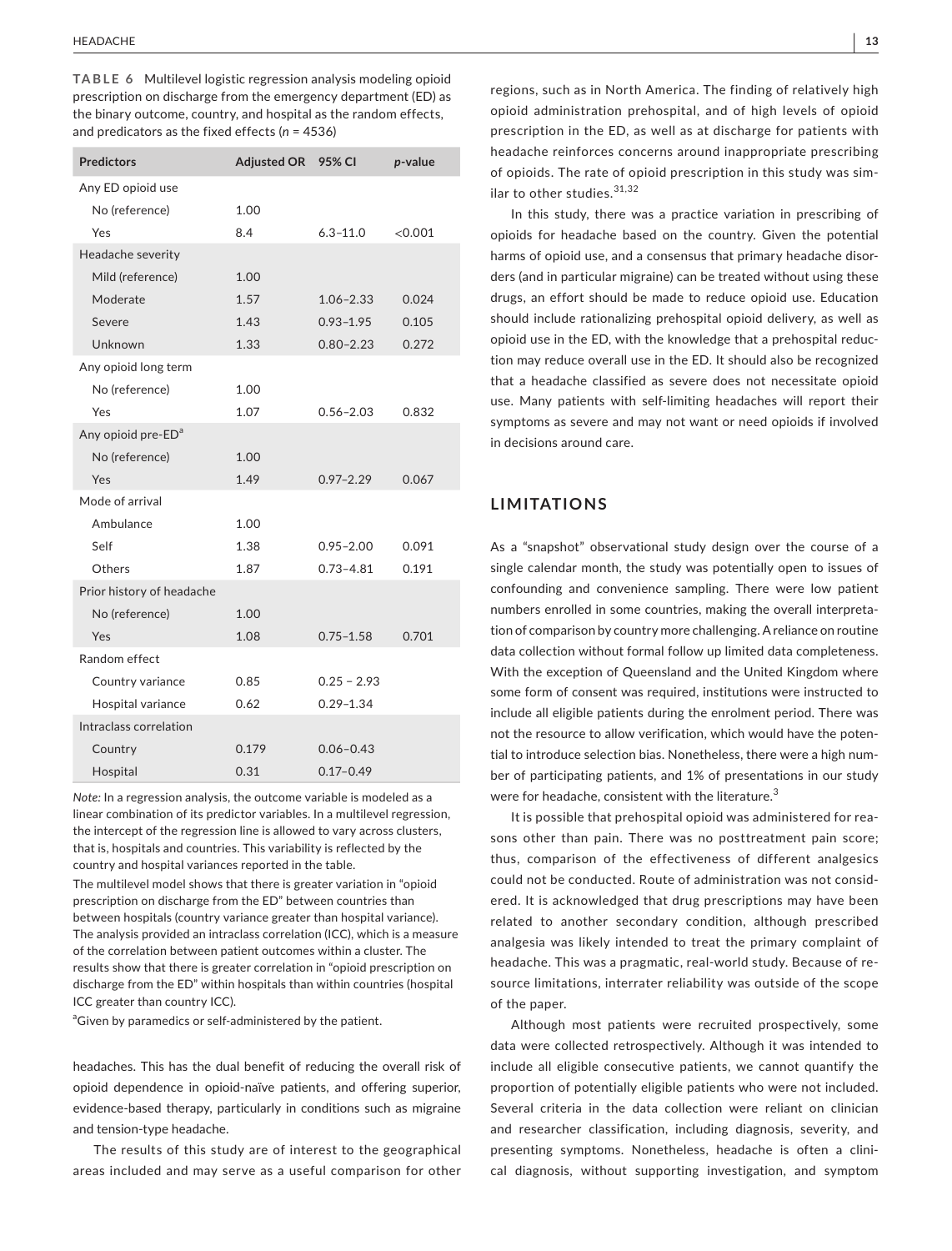classification is often subjective and is based on patient experience. In this study, all opioids were combined, regardless of the route of administration; this could be an area for investigation in future studies. We acknowledge other variables as nonmeasured possible confounders and areas for future research: prescriber (an ED clinician, a neurologist, etc.), ineffective first-line medication, duration of headache, comorbidities, and presence of clear guidelines in a particular hospital or country.

# **CONCLUSIONS**

Opioid prescription for primary headache disorders in the ED varies internationally, with Australia and New Zealand having the highest use. Prescription patterns varied across other countries. Severe headache, pre-ED opioid use, and long-term opioid use were independent predictors of ED opioid administration, and ED opioid administration was a predictor of opioid prescription at discharge. These findings highlight the importance of identifying strategies to reduce this evidence–practice gap as a matter of priority.

### **ACKNOWLEDGMENTS**

**HEAD Study Group:** Catherine Lunter (Coffs Harbour Hospital, New South Wales, Australia), Rochelle Facer (Concord Repatriation Hospital, New South Wales, Australia), David Thomson (Port Macquarie Base and Kempsey District Hospitals, New South Wales, Australia), Robert Day (Royal North Shore Hospital, New South Wales, Australia), Greg McDonald (Sydney Adventist Hospital, New South Wales, Australia), Sarah Jones (Tamworth Regional Hospital, New South Wales, Australia), Julian Cochrane (Orange Base Hospital, New South Wales, Australia), Stephen Gourley (Alice Springs Hospital, Northern Territory, Australia), Mark Ross and Vinay Gangathimmaiah (Royal Darwin Hospital, Northern Territory, Australia), Kim Hansen (St Andrew's War Memorial Hospital, Queensland, Australia), Frances B. Kinnear (The Prince Charles Hospital, Queensland, Australia), Gerben Keijzers (Gold Coast University Hospital, Queensland, Australia), Kevin Chu (Royal Brisbane and Women's Hospital, Queensland, Australia), Paul Bowe (Robina Hospital, Queensland, Australia), Raymund de la Cruz (Lyell McEwin and Modbury Hospitals, South Australia, Australia), Daniel Haustead (The Queen Elizabeth and Royal Adelaide Hospitals, South Australia, Australia), Jean Moller (University Hospital Geelong, Victoria, Australia), Katie Walker (Cabrini Malvern, Victoria, Australia), Richard D. Smith (Bendigo Health, Victoria, Australia), Ron Sultana (Epworth Healthcare, Victoria, Australia), John Pasco (Werribee Mercy Hospital, Victoria, Australia), Neil Goldie and Andis Graudins (Monash Health, Victoria, Australia), Rosamond Dwyer (Peninsula Health, Victoria, Australia), George Plunkett (Melbourne Health, Victoria, Australia), Anne-Maree Kelly (Western Health, Victoria, Australia), Hugh Mitenko (WA Country Health Service, Western Australia), Michael Lovegrove (Joondalup Health Campus, Western Australia), Ben Smedley (Rockingham General Hospital, Western Australia), Colin A. Graham and Ling Yan Leung (Prince of Wales Hospital, Hong Kong SAR), Win Sen Kuan and Ying Wei Yau (National University Hospital, Singapore), Wei Ming Ng (Ng Teng Fong General Hospital, Singapore), Ranjeev Kumar (Khoo Teck Puat Hospital,

Singapore), Dennis Wen Jie Chia (Sengkang General Hospital, Singapore), Said Laribi (CHU Tours, Tours, France), Mounir Hilal and Rarthtana Mil (CH Vendôme, France), Audrey Gerineau (CHR Orléans, France), Matthew J. Reed (Emergency Medicine Research Group Edinburgh [EMERGE], Royal Infirmary of Edinburgh, UK), Daniel Horner (Salford Royal NHS Foundation Trust, Salford, UK), Edward Carlton and Tom Roberts (North Bristol NHS Trust, UK), Girish Boggaram and Jayne Foot (Musgrove Park Hospital, Taunton, UK), Andy Appleboam, Rachel Goss and Hamza Malik (Royal Devon and Exeter NHS Foundation, UK), Richard Body (Manchester Royal Infirmary, Manchester, UK), John-Paul Williamson (Royal Oldham Hospital, Oldham, UK), Adela Golea and Sonia Luka (University County Hospital Cluj-Napoca, Romania), Huseyin Avni Demir (University of Health Sciences Mehmet Akif Inan Training and Research Hospital, Department of Emergency Medicine, Şanlıurfa Turkey), Şafak Öner Gülpinar (Tokat Erbaa Government Hospital, Tokat, Turkey), Lale Tolu (Bursa Çekirge Government Hospital of Emergency Service, Bursa, Turkey), Muhammet Hacimustafaoğlu (Hakkari Yuksekova Government Hospital, Hakkari, Turkey), Mehmet A. Karamercan (Gazi University Faculty of Medicine Department of Emergency Medicine, Ankara, Turkey), Elif Çelikel (Numune Research and Training Hospital, Department of Emergency Medicine, Ankara, Turkey), Çilem Çaltili (Unıversıty of Health Sciences Bağcılar Training and Research Hospital, Department of Emergency Medicine, Istanbul, Turkey), Selahattin Gürü (Yıldırım Beyazıt University Faculty of Medicine Department of Emergency Medicine, Ankara, Turkey), Gülşah Yavuz (Antalya Ataturk Government Hospital of Medicine, Department of Emergency Medicine, Antalya, Turkey), Franck Verschuren (Institute of Experimental and Clinical Research, Emergency Department, Saint-Luc University Hospital, Brussels, Belgium), Christopher Ramos (Emergency Department, Saint-Luc University Hospital, Brussels, Belgium), Paule Denoel and Nicolas Wilmet (Saint Michel, Clinique de l'Europe, Etterbeek, Brussels), Michael Vandoorslaert and Alessandro Manara (Saint Elisabeth, Clinique de l'Europe, Uccle, Brussels), Adeline Higuet (CHR Hal, Belgium), Amichai Sheffy (Tel-Aviv Sourasky Medical Center, Israel), Sinan Kamona and Peter Jones (University of Auckland, School of Medicine, Auckland, New Zealand), Mai Nguyen (Wellington Hospital, Wellington, New Zealand), Anne Clarke (Hutt Valley Hospital, Lower Hutt, New Zealand), Sierra Beck (Dunedin Hospital, Dunedin, New Zealand), Andrew Munro (Nelson Hospital, Nelson, New Zealand), Kim M. Yates (North Shore and Waitakere Hospitals, Waitematā District Health Board, New Zealand), James Weaver (Christchurch Hospital, Christchurch, New Zealand), Deborah Moore and Stuart Innes (Tauranga Hospital, Tauranga, New Zealand), Karina Walters (Taranaki District Health Board, New Zealand), and Koen Simons (Statistician, Office for Research, Western Health and University of Melbourne, Victoria, Australia). **Steering Committee:** Anne-Maree Kelly, Kevin Chu, Tissa Wijeratne, Frances B. Kinnear, Gerben Keijzers, Sinan Kamona, Win Sen Kuan, Colin Graham, Richard Body, Said Laribi, Sharon Klim, Mehmet Karamercan, Tom Roberts, and Daniel Horner. Co-ordinating Centre, Western Health, Victoria, Australia: Anne-Maree Kelly, Sharon Klim, and Kerrie Russell.

### **CONFLICT OF INTEREST**

All authors declare no real or potential conflict of interest to exist regarding this research paper.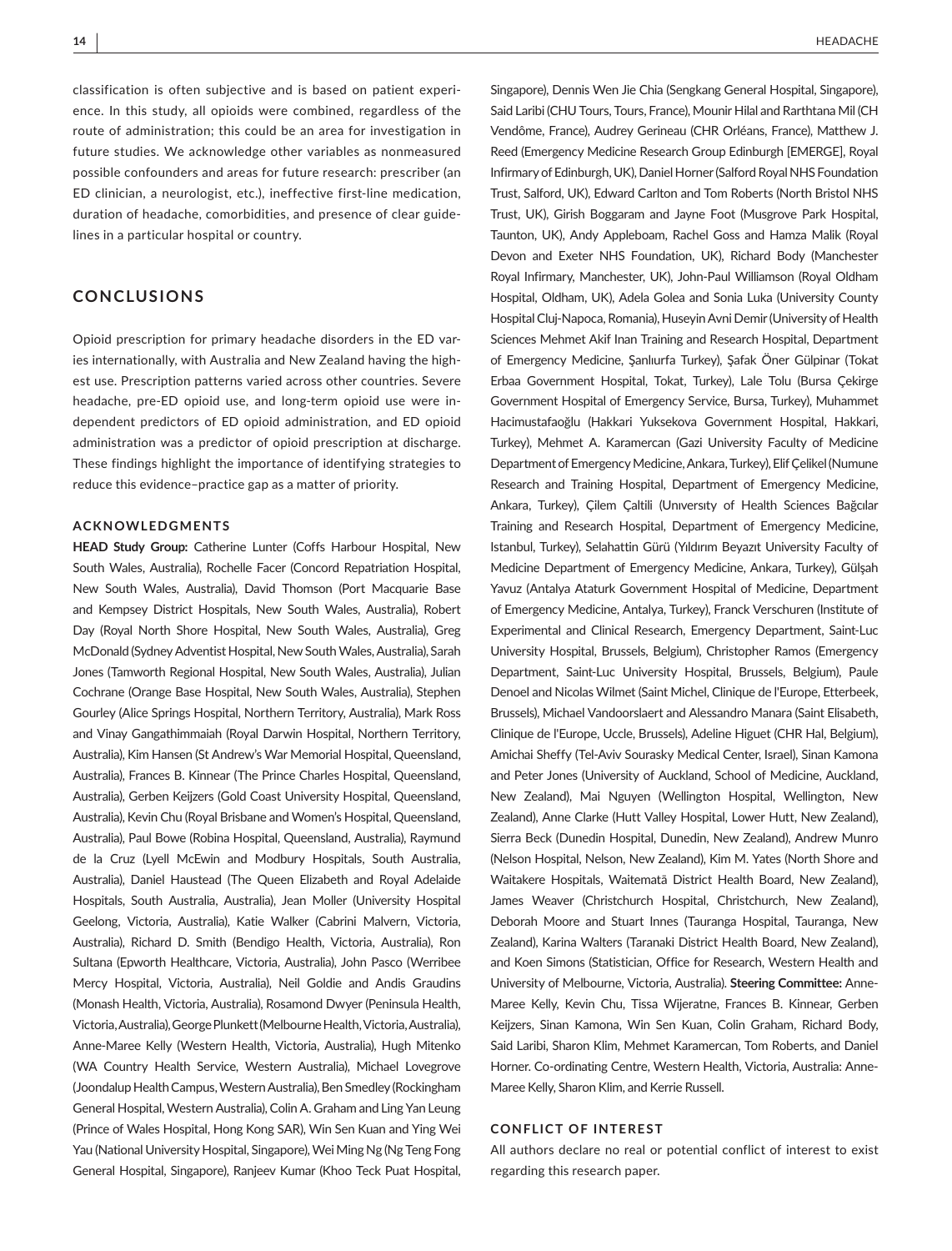# **AUTHOR CONTRIBUTIONS**

*Study concept and design*: Richard A. F. Pellatt, Sinan Kamona, Kevin Chu, Amy Sweeny, Gerben Keijzers, Anne-Maree Kelly. *Acquisition of data*: Anne-Maree Kelly, Gerben Keijzers, Sinan Kamona, Kevin Chu, Win Sen Kuan, Frances B. Kinnear, Mehmet A. Karamercan, Sharon Klim, Tissa Wijeratne, Colin A. Graham, Richard Body, Tom Roberts, Daniel Horner, Said Laribi. *Analysis and interpretation of data*: Richard A. F. Pellatt, Sinan Kamona, Kevin Chu, Amy Sweeny, Gerben Keijzers, Anne-Maree Kelly. *Drafting of the manuscript*: Richard A. F. Pellatt, Sinan Kamona, Kevin Chu, Amy Sweeny, Gerben Keijzers, Anne-Maree Kelly, Win Sen Kuan, Frances B. Kinnear, Mehmet A. Karamercan, Sharon Klim, Tissa Wijeratne, Colin A. Graham, Richard Body, Tom Roberts, Daniel Horner, Said Laribi. *Revising it for intellectual content*: Richard A. F. Pellatt, Sinan Kamona, Kevin Chu, Amy Sweeny, Gerben Keijzers, Anne-Maree Kelly, Win Sen Kuan, Frances B. Kinnear, Mehmet A. Karamercan, Sharon Klim, Tissa Wijeratne, Colin A. Graham, Richard Body, Tom Roberts, Daniel Horner, Said Laribi. *Final approval of the completed manuscript*: Richard A. F. Pellatt, Sinan Kamona, Kevin Chu, Amy Sweeny, Gerben Keijzers, Anne-Maree Kelly, Win Sen Kuan, Frances B. Kinnear, Mehmet A. Karamercan, Sharon Klim, Tissa Wijeratne, Colin A. Graham, Richard Body, Tom Roberts, Daniel Horner, Said Laribi.

### **CLINICAL TRIALS REGISTRATION NUMBER**

Australia and New Zealand Clinical Trials Register (ID ACTRN12619000094178).

### **INSTITUTIONAL REVIEW BOARD APPROVAL**

Institutional Review Board approval was granted by Melbourne Human Research Ethics Committee (HREC/43148/MH-2018).

### **ORCID**

*Richard A. F. Pellatt* <https://orcid.org/0000-0003-0154-685X>

### **REFERENCES**

- 1. GBD 2016 Headache Collaborators. Global, regional and national burden of migraine and tension-type headache, 1990–2016: a systematic analysis for the Global Burden of Disease Study 2016. *Lancet Neurol*. 2018;17(11):954-976.
- 2. Steiner TJ, Stovner LJ, Vos T, Jensen R, Katsarava Z. Migraine is the first cause of disability in under 50s: will health politicians now take notice? *J Headache Pain*. 2018;19(1):17.
- 3. Chu KH, Howell TE, Keijzers G, et al. Acute headache presentations to the emergency department: a statewide cross-sectional study. *Acad Emerg Med*. 2017;24(1):53-62.
- 4. Friedman BW, Serrano D, Reed M, Diamond M, Lipton RB. Use of the emergency department for severe headache. A populationbased study. *Headache*. 2009;49(1):21-30.
- 5. Goldstein JN, Camargo CA Jr, Pelletier AJ, Edlow JA. Headache in United States emergency departments: demographics, work-up and frequency of pathological diagnoses. *Cephalalgia*. 2006;26(6):684-690.
- 6. Vadivelu N, Kai AM, Kodumudi V, Sramcik J, Kaye AD. The opioid crisis: a comprehensive overview. *Curr Pain Headache Rep*. 2018;22(3):16.
- 7. Shah A, Hayes CJ, Martin BC. Factors influencing long-term opioid use among opioid naive patients: an examination of

initial prescription characteristics and pain etiologies. *J Pain*. 2017;18(11):1374-1383.

- 8. Kyriacou DN. Opioid vs nonopioid acute pain management in the emergency department. *JAMA*. 2017;318(17):1655-1656.
- 9. Friedman BW, Irizarry E, Solorzano C, et al. Randomized study of IV prochlorperazine plus diphenhydramine vs IV hydromorphone for migraine. *Neurology*. 2017;89(20):2075-2082.
- 10. Orr SL, Aubé M, Becker WJ, et al. Canadian Headache Society systematic review and recommendations on the treatment of migraine pain in emergency settings. *Cephalalgia*. 2015;35(3):271-284.
- 11. Queensland Government. *Status Migrainous Management in Adults*. In: Gold Coast Hospital and Health Service, editor. Queensland Government; 2020:1-5.
- 12. American College of Emergency Physicians Clinical Policies Subcommittee on Acute Headache; Godwin SA, Cherkas DS, Panagos PD, et al. Clinical policy: critical issues in the evaluation and management of adult patients presenting to the emergency department with acute headache. *Ann Emerg Med*. 2019;74(4):e41-e74.
- 13. Australian Commission on Safety and Quality in Health Care. *Medical Practice Variation: Background Paper*. ACSQHC; 2013.
- 14. Giamberardino MA, Affaitati G, Costantini R, Guglielmetti M, Martelletti P. Acute headache management in emergency department. A narrative review. *Intern Emerg Med*. 2020;15(1):109-117.
- 15. Ferguson C. *Guideline for the Management of Lone Acute Severe Headache*. GEMNet, Manchester Royal Infirmary Emergency Department; 2009.
- 16. Kelly AM. *Protocol: HEAD Study Australia New Zealand Clinical Trials Registry 2018*. Updated January 2019. Accessed December 2020. [https://www.anzctr.org.au/Steps11and12/376695-\(Uploaded-10-](https://www.anzctr.org.au/Steps11and12/376695-(Uploaded-10-01-2019-12-48-42)-Study-related document.pdf) [01-2019-12-48-42\)-Study-related%20document.pdf](https://www.anzctr.org.au/Steps11and12/376695-(Uploaded-10-01-2019-12-48-42)-Study-related document.pdf)
- 17. Kelly AM, Kuan WS, Chu KH, et al. Epidemiology, investigation, management and outcome of headache in emergency departments the HEAD study. *Headache*. 2021. In press.
- 18. Rothman KJ, Boice JR. *Epidemiologic Analysis with a Programmable Calculator*. NIH Pub No. 79-1649. National Institutes of Health, 1979;31-32.
- 19. United Nations. *Report of the International Narcotics Control Board for 2014*. United Nations; 2015.
- 20. Swadron SP. Pitfalls in the management of headache in the emergency department. *Emerg Med Clin North Am*. 2010;28(1):127-147, viii-ix.
- 21. Vinson DR. Treatment patterns of isolated benign headache in US emergency departments. *Ann Emerg Med*. 2002;39(3):215-222.
- 22. Binfalah M, Alghawi E, Shosha E, Alhilly A, Bakhiet M. Sphenopalatine ganglion block for the treatment of acute migraine headache. *Pain Res Treat*. 2018;2018:2516953.
- 23. Ijaz H, Michel C, Kulie PE, Richards LM, Meltzer AC. Patient preference to participate in shared decision making for performing a CT scan in the emergency department. *Am J Emerg Med*. 2017;35(12):1969-1970.
- 24. Keijzers G, Cullen L, Egerton-Warburton D, Fatovich DM. Don't just do something, stand there! The value and art of deliberate clinical inertia. *Emerg Med Australas*. 2018;30(2):273-278.
- 25. Centers for Disease Control and Prevention. *Understanding the Epidemic 2020*. Updated March 2020. Accessed December, 2020. <https://www.cdc.gov/drugoverdose/epidemic/index.html>
- 26. National Institute on Drug Abuse. *Opioid Overuse Crisis 2020*. Updated March 2021. Accessed December 2020. [https://www.](https://www.drugabuse.gov/drug-topics/opioids/opioid-overdose-crisis) [drugabuse.gov/drug-topics/opioids/opioid-overdose-crisis](https://www.drugabuse.gov/drug-topics/opioids/opioid-overdose-crisis)
- 27. Buse DC, Pearlman SH, Reed ML, Serrano D, Ng-Mak DS, Lipton RB. Opioid use and dependence among persons with migraine: results of the AMPP study. *Headache*. 2012;52(1):18-36.